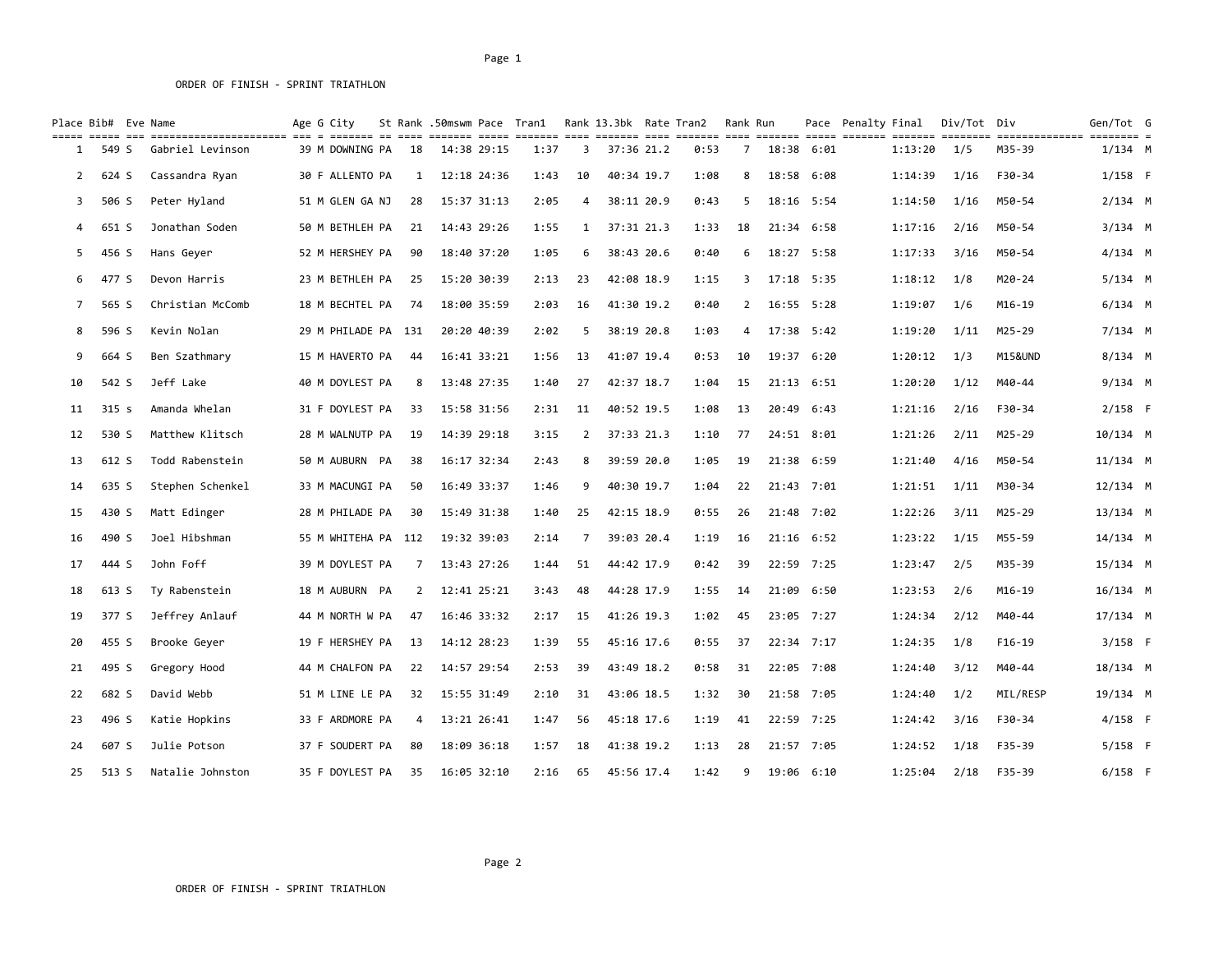| Place Bib# Eve Name |       | ticl office and concertive comparison of the control office of the control office office office office office office office office office of the control of the control of the control of the control of the control of the co | Age G City |                     |    |             |             | St Rank .50mswm Pace Tran1 Rank 13.3bk Rate Tran2 |            |            |      | Rank Run |                | Pace Penalty Final |         | Div/Tot Div |          | Gen/Tot G  |  |
|---------------------|-------|--------------------------------------------------------------------------------------------------------------------------------------------------------------------------------------------------------------------------------|------------|---------------------|----|-------------|-------------|---------------------------------------------------|------------|------------|------|----------|----------------|--------------------|---------|-------------|----------|------------|--|
| 26                  | 393 S | Jenn Brennan                                                                                                                                                                                                                   |            | 52 F ALLENTO PA     | 15 | 14:33 29:05 |             | 1:57                                              | 43         | 44:08 18.1 | 1:20 | 51       | 23:23 7:33     |                    | 1:25:20 | 1/24        | F50-54   | $7/158$ F  |  |
| 27                  | 571 S | Connor McMenamin                                                                                                                                                                                                               |            | 21 M TELFORD PA     | 23 | 14:58 29:55 |             |                                                   | $2:12$ 141 | 52:08 15.3 | 0:37 | 1        | $16:13$ $5:14$ |                    | 1:26:06 | 2/8         | M20-24   | 20/134 M   |  |
| 28                  | 637 S | Gregory Schweitzer                                                                                                                                                                                                             |            | 38 M BOSTON MA 104  |    | 19:20 38:39 |             | 1:58                                              | 24         | 42:11 18.9 | 0:59 | 23       | 21:46 7:02     |                    | 1:26:11 | 3/5         | M35-39   | 21/134 M   |  |
| 29                  | 675 S | Jarrett Varanyak                                                                                                                                                                                                               |            | 25 M TRENTON NJ     | 96 | 18:52 37:43 |             | 2:44                                              | 20         | 41:49 19.1 | 1:11 | 29       | 21:57 7:05     |                    | 1:26:31 | 4/11        | M25-29   | 22/134 M   |  |
| 30                  | 537 S | John Krick                                                                                                                                                                                                                     |            | 60 M KING OF PA     | 20 | 14:43 29:25 |             | 2:07                                              | 68         | 46:05 17.3 | 0:56 | 40       | 22:59 7:25     |                    | 1:26:48 | 1/13        | M60-64   | 23/134 M   |  |
| 31                  | 667 S | Denise Terry                                                                                                                                                                                                                   |            | 43 F AMBLER PA      | 73 | 17:59 35:57 |             | 1:39                                              | 50         | 44:39 17.9 | 0:58 | 25       | 21:47 7:02     |                    | 1:26:59 | 1/14        | F40-44   | $8/158$ F  |  |
| 32                  | 686 S | Kevin Whelan                                                                                                                                                                                                                   |            | 34 M DOYLEST PA     | 17 | 14:35 29:10 |             | 2:51                                              | 32         | 43:08 18.5 |      | 1:22 102 | 25:48 8:20     |                    | 1:27:42 | 2/11        | M30-34   | 24/134 M   |  |
| 33                  | 419 S | Daniel Day                                                                                                                                                                                                                     |            | 57 M LANCAST PA     | 83 | 18:12 36:24 |             | 1:59                                              | 12         | 41:00 19.5 | 1:14 | 101      | 25:47 8:19     |                    | 1:28:10 | 2/15        | M55-59   | 25/134 M   |  |
| 34                  | 603 S | Brian Pellini                                                                                                                                                                                                                  |            | 40 M FURLONG PA     | 27 | 15:33 31:05 |             | 1:57                                              | 95         | 48:25 16.5 | 1:09 | 21       | 21:43 7:01     |                    | 1:28:45 | 4/12        | M40-44   | 26/134 M   |  |
| 35                  | 647 S | Brad Smith                                                                                                                                                                                                                     |            | 45 M SELLERS PA 122 |    |             | 20:06 40:12 | 2:01                                              | 22         | 42:05 19.0 | 1:12 | 57       | 23:46 7:40     |                    | 1:29:08 | 1/12        | M45-49   | 27/134 M   |  |
| 36                  | 427 S | Sherri Drolet                                                                                                                                                                                                                  |            | 51 F WILMING DE     | 54 | 17:05 34:09 |             | 1:25                                              | 63         | 45:46 17.4 | 1:11 | 64       | 24:08 7:47     |                    | 1:29:31 | 2/24        | F50-54   | $9/158$ F  |  |
| 37                  | 463 S | Christopher Goodwin                                                                                                                                                                                                            |            | 47 M CHALFON PA     | 60 | 17:27 34:54 |             | 1:49                                              | 28         | 42:45 18.7 | 1:05 | 125      | 26:39 8:36     |                    | 1:29:44 | 2/12        | M45-49   | 28/134 M   |  |
| 38                  | 627 S | Aaron Sassaman                                                                                                                                                                                                                 |            | 26 M BOYERTO PA     | 93 | 18:44 37:28 |             | 2:03                                              | 35         | 43:24 18.4 | 1:21 | 67       | 24:20 7:51     |                    | 1:29:50 | 5/11        | M25-29   | 29/134 M   |  |
| 39                  | 685 S | Andrew Wesolowski                                                                                                                                                                                                              |            | 33 M HARLEYS PA     | 64 | 17:37 35:14 |             | 2:17                                              | 42         | 44:07 18.1 | 1:14 | 81       | 25:03 8:05     |                    | 1:30:17 | 3/11        | M30-34   | 30/134 M   |  |
| 40                  | 458 S | Michael Giampietro                                                                                                                                                                                                             |            | 60 M SOUTHAM PA     | 56 | 17:13 34:26 |             | 2:44                                              | 52         | 44:55 17.8 | 1:04 | 68       | 24:23 7:52     |                    | 1:30:17 | 2/13        | M60-64   | 31/134 M   |  |
| 41                  | 504 S | John Hunt                                                                                                                                                                                                                      |            | 54 M PEN ARG PA     | 95 | 18:45 37:29 |             | 3:57                                              | 21         | 41:57 19.0 | 2:31 | 49       | 23:14 7:30     |                    | 1:30:22 | 5/16        | M50-54   | 32/134 M   |  |
| 42                  | 457 S | Marcy Gialdo                                                                                                                                                                                                                   |            | 44 F GLENSID PA     | 42 | 16:29 32:57 |             | 1:42                                              | 73         | 46:26 17.2 | 1:05 | 76       | 24:50 8:01     |                    | 1:30:29 | 2/14        | F40-44   | $10/158$ F |  |
| 43                  | 556 S | Jesse Magee                                                                                                                                                                                                                    |            | 21 F SOUTHAM PA     | 34 | 16:00 31:59 |             | 2:25                                              | 93         | 48:11 16.6 | 0:59 | 47       | 23:10 7:29     |                    | 1:30:43 | 1/8         | $F20-24$ | $11/158$ F |  |
| 44                  | 693 S | David Young                                                                                                                                                                                                                    |            | 57 M BETHLEH PA 129 |    |             | 20:14 40:28 | 2:50                                              | 33         | 43:20 18.4 | 1:25 | 44       | 23:02 7:26     |                    | 1:30:49 | 3/15        | M55-59   | 33/134 M   |  |
| 45                  | 609 S | Andrea Pucke                                                                                                                                                                                                                   |            | 37 F PHOENIX PA     | 14 | 14:18 28:36 |             | 1:43 137                                          |            | 51:34 15.5 | 0:53 | 35       | 22:26 7:14     |                    | 1:30:52 | 3/18        | F35-39   | $12/158$ F |  |
| 46                  | 691 S | Joseph Yannuzzi                                                                                                                                                                                                                |            | 55 M BETHLEH PA     | 88 | 18:36 37:12 |             | 3:06                                              | 41         | 43:52 18.2 | 1:13 | 66       | 24:15 7:50     |                    | 1:31:00 | 4/15        | M55-59   | 34/134 M   |  |
| 47                  | 644 S | Charles Small                                                                                                                                                                                                                  |            | 60 M COATESV PA 120 |    | 19:58 39:55 |             | 2:19                                              | 14         | 41:10 19.4 | 1:47 | 107      | 25:53 8:21     |                    | 1:31:04 | 3/13        | M60-64   | 35/134 M   |  |
| 48                  | 415 S | Ron Cummings                                                                                                                                                                                                                   |            | 49 M ABINGTO PA 101 |    | 19:09 38:18 |             | 2:13                                              | 30         | 42:56 18.6 | 1:12 | 98       | 25:39 8:17     |                    | 1:31:07 | 3/12        | M45-49   | 36/134 M   |  |
| 49                  | 640 S | Wayne Shupp                                                                                                                                                                                                                    |            | 42 M BETHLEH PA 134 |    |             | 20:33 41:06 | 2:14                                              | 44         | 44:18 18.0 | 0:38 | 55       | 23:41 7:39     |                    | 1:31:23 | 5/12        | M40-44   | 37/134 M   |  |
| 50                  | 405 S | Anthony Caruso                                                                                                                                                                                                                 |            | 55 M CENTER PA 166  |    |             | 21:43 43:26 | 2:29                                              | 40         | 43:52 18.2 | 1:06 | 36       | 22:30 7:16     |                    | 1:31:37 | 5/15        | M55-59   | 38/134 M   |  |

#### Page 3 and the state of the state of the state of the state of the state of the state of the state of the state of the state of the state of the state of the state of the state of the state of the state of the state of the

### ORDER OF FINISH - SPRINT TRIATHLON

Place Bib# Eve Name Age G City St Rank .50mswm Pace Tran1 Rank 13.3bk Rate Tran2 Rank Run Pace Penalty Final Div/Tot Div Gen/Tot G ===== ===== === ====================== === = ======= == ==== ======= ===== ======= ==== ======= ==== ======= ==== ======= ===== ======= ======= ======== ============== ======== = 51 555 S Grace MacLennan 41 F MORRIS NJ 53 16:58 33:56 1:41 61 45:37 17.5 1:10 120 26:26 8:32 1:31:50 3/14 F40-44 13/158 F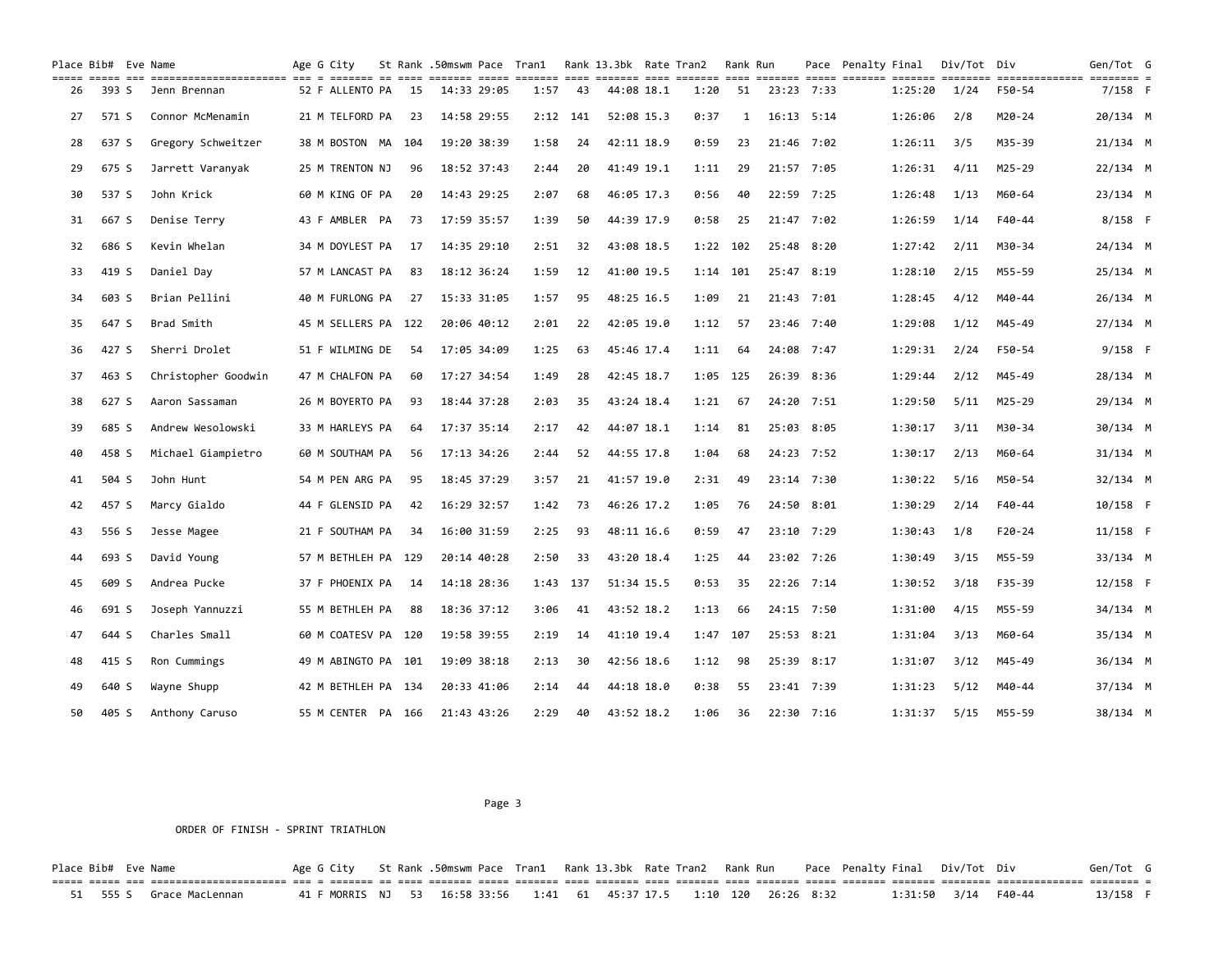| 52 | 470 S | Cara Guilfoyle      | 39 F OREFIEL PA 144 |        | 20:51 41:42 | 2:06       | 29  | 42:50 18.6 | 0:57       | 84 | 25:10 8:07 | 1:31:52 | 4/18  | F35-39   | 14/158 F   |  |
|----|-------|---------------------|---------------------|--------|-------------|------------|-----|------------|------------|----|------------|---------|-------|----------|------------|--|
| 53 | 594 S | Melissa Newmiller   | 35 F PHOENIX PA     | 85     | 18:21 36:42 | 1:44       | 84  | 47:19 16.9 | 1:38       | 38 | 22:58 7:25 | 1:31:58 | 5/18  | F35-39   | 15/158 F   |  |
| 54 | 503 S | Travis Hunsberger   | 43 M TELFORD PA 250 |        | 27:09 54:18 | 2:19       | 19  | 41:41 19.1 | 1:14       | 12 | 19:49 6:24 | 1:32:10 | 6/12  | M40-44   | 39/134 M   |  |
| 55 | 606 S | Todd Pollock        | 50 M SELLERS PA 139 |        | 20:43 41:26 | 3:03       | 45  | 44:20 18.0 | 1:56       | 33 | 22:10 7:09 | 1:32:10 | 6/16  | M50-54   | 40/134 M   |  |
| 56 | 379 S | Matt Arnold         | 30 M EASTON PA      | 92     | 18:43 37:26 | 2:31       | 58  | 45:25 17.6 | 1:29       | 65 | 24:13 7:49 | 1:32:19 | 4/11  | M30-34   | 41/134 M   |  |
| 57 | 545 S | Emily Laughlin      | 19 F NEW RIN PA     | 65     | 17:40 35:20 | 3:03       | 111 | 49:42 16.1 | 0:53       | 20 | 21:39 6:59 | 1:32:55 | 2/8   | $F16-19$ | $16/158$ F |  |
| 58 | 662 S | Neil Sullivan       | 66 M OTTSVIL PA     | 75     | 18:05 36:10 | 4:07       | 38  | 43:46 18.2 | 1:46       | 88 | 25:21 8:11 | 1:33:03 | 1/3   | M65-69   | 42/134 M   |  |
| 59 | 518 S | Anthony Keller      | 61 M CLIFTON PA     | 49     | 16:47 33:34 | 4:02       | 36  | 43:24 18.4 | 1:32 150   |    | 27:32 8:53 | 1:33:15 | 4/13  | M60-64   | 43/134 M   |  |
| 60 | 486 S | Matthew Heintzelman | 51 M BERWYN PA 132  |        | 20:28 40:55 | 2:17       | 60  | 45:28 17.6 | 1:21       | 56 | 23:44 7:40 | 1:33:16 | 7/16  | M50-54   | 44/134 M   |  |
| 61 | 668 S | Steve Teufel        | 54 M ROYERSF PA     | 82     | 18:12 36:23 | 3:07       | 37  | 43:35 18.3 | $2:21$ 113 |    | 26:06 8:26 | 1:33:19 | 8/16  | M50-54   | 45/134 M   |  |
| 62 | 378 S | Jorge Araneta       | 42 M PERKASI PA 154 |        | 21:20 42:39 | 2:36       | 34  | 43:23 18.4 | 1:18       | 74 | 24:46 8:00 | 1:33:20 | 2/2   | MIL/RESP | 46/134 M   |  |
| 63 | 382 S | Mark Baldwin        | 60 M WARREN NJ 119  |        | 19:56 39:51 | 3:41       | 53  | 44:57 17.8 | 1:23       | 62 | 24:05 7:46 | 1:33:59 | 5/13  | M60-64   | 47/134 M   |  |
| 64 | 432 S | John Ehresmsn       | 51 M COOPERS PA 110 |        | 19:31 39:02 | 2:26       | 47  | 44:22 18.0 | 1:45 112   |    | 26:02 8:24 | 1:34:05 | 9/16  | M50-54   | 48/134 M   |  |
| 65 | 628 S | Jennifer Saylor     | 51 F SLATING PA     | 41     | 16:26 32:51 | 2:18       | 70  | 46:17 17.2 | 1:50 151   |    | 27:34 8:54 | 1:34:23 | 3/24  | F50-54   | 17/158 F   |  |
| 66 | 586 S | Mike Morgan         | 62 M HORSHAM PA     | 99     | 19:01 38:02 | 2:18       | 64  | 45:49 17.4 | 1:33 105   |    | 25:52 8:21 | 1:34:31 | 6/13  | M60-64   | 49/134 M   |  |
| 67 | 409 S | Justin Coale        | 40 M TELFORD PA 105 |        | 19:20 38:40 | 2:25       | 66  | 45:59 17.4 | 1:57       | 80 | 25:02 8:05 | 1:34:40 | 7/12  | M40-44   | 50/134 M   |  |
| 68 | 645 S | Jodi Smith          | 39 F SCHNECK PA     | 48     | 16:47 33:33 | $2:08$ 116 |     | 50:02 15.9 | 1:11       | 72 | 24:41 7:58 | 1:34:46 | 6/18  | F35-39   | 18/158 F   |  |
| 69 | 420 S | Dominick Dayrit     | 48 M COLLEGE PA 189 |        | 22:36 45:11 | 2:14       | 46  | 44:22 18.0 | 1:16       | 69 | 24:25 7:53 | 1:34:51 | 4/12  | M45-49   | 51/134 M   |  |
| 70 | 423 S | Nicholas Depalma    | 50 M SCHWENK PA     | 71     | 17:56 35:51 | 2:57       | 69  | 46:08 17.3 | 2:22       | 92 | 25:31 8:14 | 1:34:52 | 10/16 | M50-54   | 52/134 M   |  |
| 71 | 589 S | Samuel Mortazavi    | 18 M OREFIEL PA     | 62     | 17:31 35:02 | 2:42       | 85  | 47:27 16.8 | 1:31 103   |    | 25:49 8:20 | 1:34:58 | 3/6   | M16-19   | 53/134 M   |  |
| 72 | 404 S | April Cardone       | 42 F PHILADE PA     | 78     | 18:08 36:16 | 2:36       | 88  | 47:41 16.7 | 1:23       | 87 | 25:19 8:10 | 1:35:05 | 4/14  | F40-44   | 19/158 F   |  |
| 73 | 428 S | Wayne Dubov         | 57 M ALLENTO PA 176 |        | 22:06 44:12 | 3:04       | 75  | 46:44 17.1 | 1:53       | 17 | 21:30 6:57 | 1:35:15 | 6/15  | M55-59   | 54/134 M   |  |
| 74 | 399 S | Barbara Burke       | 58 F WYNCOTE PA     | 24     | 15:12 30:24 | 1:40       | 98  | 48:37 16.4 | 1:04 170   |    | 28:47 9:17 | 1:35:17 | 1/18  | F55-59   | 20/158 F   |  |
| 75 | 652 S | Cameron Spalding    | 42 M MEDIA          | PA 146 | 20:55 41:50 | 2:02       | 59  | 45:27 17.6 | 1:26       | 97 | 25:37 8:16 | 1:35:25 | 8/12  | M40-44   | 55/134 M   |  |

| Place Bib# Eve Name |  |                                                                                                                                                   |                                                                                 |  |  |  |  |  |  | Age G City St Rank .50mswm Pace Tran1 Rank 13.3bk Rate Tran2 Rank Run Pace Penalty Final Div/Tot Div |                      | Gen/Tot G |  |
|---------------------|--|---------------------------------------------------------------------------------------------------------------------------------------------------|---------------------------------------------------------------------------------|--|--|--|--|--|--|------------------------------------------------------------------------------------------------------|----------------------|-----------|--|
|                     |  | <u>tion cool to concolocalized as a cools of cools cools cool cools and cools and cools cools cools cools cools concolocalized and a cools of</u> |                                                                                 |  |  |  |  |  |  |                                                                                                      |                      |           |  |
|                     |  | 76 552 S Steven Locklear                                                                                                                          | 33 M ALEXAND VA 185 22:27 44:53 2:56 26 42:36 18.7 1:43 108 25:54 8:22          |  |  |  |  |  |  |                                                                                                      |                      | 56/134 M  |  |
|                     |  | 77 439 S Janelle Fabian                                                                                                                           | 33 F SOUDERT PA 91 18:43 37:26 2:30 105 49:11 16.2 1:22 60 23:57 7:44           |  |  |  |  |  |  |                                                                                                      | 1:35:41 4/16 F30-34  | 21/158 F  |  |
|                     |  | 78 558 S Michael Magee                                                                                                                            | 53 M SOUTHAM PA 202  23:14 46:28  3:28  17  41:32  19.2  1:53  104  25:50  8:20 |  |  |  |  |  |  |                                                                                                      | 1:35:56 11/16 M50-54 | 57/134 M  |  |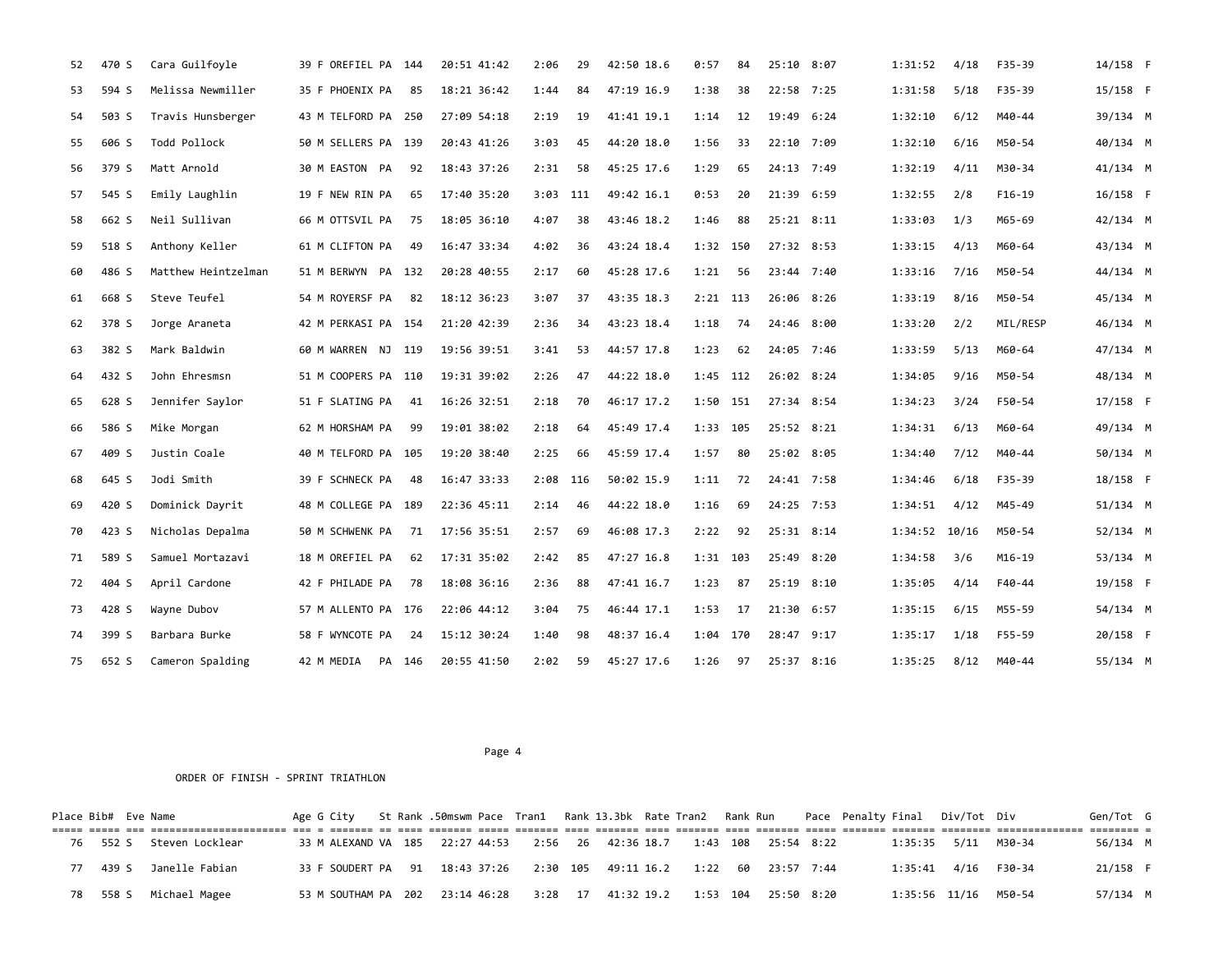| 79  | 614 S | Darryl Rentz     | 35 M COOPERS PA 169 |    | 21:50 43:39 | 2:37       | 77  | 46:54 17.0 | 1:39       | 43 | 23:01 7:26 | 1:36:00           | 4/5   | M35-39   | 58/134 M   |  |
|-----|-------|------------------|---------------------|----|-------------|------------|-----|------------|------------|----|------------|-------------------|-------|----------|------------|--|
| 80  | 580 S | Theo Miksa       | 13 M DOYLEST PA     | 11 | 14:01 28:01 | 2:09 175   |     | 55:15 14.4 | 0:53       | 63 | 24:06 7:47 | 1:36:22           | 2/3   | M15&UND  | 59/134 M   |  |
| 81  | 522 S | Jenna Kerr       | 32 F VILLANO PA 179 |    | 22:12 44:23 | 2:52       | 91  | 48:05 16.6 | 1:25       | 27 | 21:54 7:04 | 1:36:26           | 5/16  | F30-34   | 22/158 F   |  |
| 82  | 294 S | Kevin Teles      | 50 M EASTON PA 133  |    | 20:28 40:56 | 2:45       | 54  | 45:09 17.7 | 1:43 121   |    | 26:29 8:33 | $1:36:33$ $12/16$ |       | M50-54   | 60/134 M   |  |
| 83  | 611 S | Anne Purdy       | 34 F COLLEGE PA     | 36 | 16:08 32:16 | 2:10       | 113 | 49:49 16.0 | 1:51 134   |    | 26:47 8:39 | 1:36:43           | 6/16  | F30-34   | 23/158 F   |  |
| 84  | 474 S | Carolyn Hadka    | 35 F LANSDAL PA 157 |    | 21:32 43:03 | 3:05       | 83  | 47:14 16.9 | 1:50       | 46 | 23:06 7:27 | 1:36:45           | 7/18  | F35-39   | 24/158 F   |  |
| 85  | 384 S | Zora Bergey      | 16 F BOYERTO PA     | 16 | 14:34 29:08 | 1:44       | 170 | 54:36 14.6 | 0:58       | 79 | 24:58 8:03 | 1:36:48           | 3/8   | $F16-19$ | 25/158 F   |  |
| 86  | 505 S | Todd Hydock      | 47 M COLLEGE PA     | 86 | 18:31 37:02 | 2:19       | 80  | 47:00 17.0 | 1:30 152   |    | 27:34 8:54 | 1:36:53           | 5/12  | M45-49   | $61/134$ M |  |
| 87  | 544 S | Dan Lasko        | 37 M BETHLEH PA 140 |    | 20:44 41:27 | 2:43       | 67  | 46:03 17.3 | 2:12       | 86 | 25:17 8:10 | 1:36:56           | 1/1   | PCHMALE  | $62/134$ M |  |
| 88  | 515 S | Megan Karoly     | 22 F LANSDAL PA     | 57 | 17:13 34:26 | 2:17       | 134 | 51:26 15.5 | 1:32       | 71 | 24:37 7:57 | 1:37:03           | 2/8   | $F20-24$ | 26/158 F   |  |
| 89  | 655 S | Connor Stephens  | 20 M HARLEYS PA 145 |    | 20:52 41:43 | $3:07$ 100 |     | 48:45 16.4 | 1:11       | 48 | 23:12 7:29 | 1:37:05           | 3/8   | M20-24   | 63/134 M   |  |
| 90  | 488 S | Deborah Hershey  | 56 F EMMAUS PA 167  |    | 21:48 43:36 | 2:25       | 74  | 46:35 17.1 | 0:46       | 95 | 25:34 8:15 | 1:37:06           | 2/18  | F55-59   | 27/158 F   |  |
| 91  | 509 S | Anthony Jaworski | 30 M PHILADE PA     | 61 | 17:31 35:01 | $3:02$ 125 |     | 50:32 15.8 | 1:00       | 83 | 25:09 8:07 | 1:37:12           | 6/11  | M30-34   | 64/134 M   |  |
| 92  | 440 S | Terry Fenoff     | 69 M HELLERT PA 125 |    | 20:09 40:18 | 3:10       | 49  | 44:30 17.9 | 1:58 149   |    | 27:31 8:53 | 1:37:17           | 2/3   | M65-69   | 65/134 M   |  |
| 93  | 485 S | Ryan Hegna       | 38 M CHALFON PA     | 3  | 13:09 26:18 | 2:26 157   |     | 53:40 14.9 | 1:20 131   |    | 26:45 8:38 | 1:37:17           | 1/10  | CLYDES   | 66/134 M   |  |
| 94  | 462 S | Becky Goldszal   | 48 F HAVERTO PA     | 12 | 14:10 28:20 | 2:28       | 192 | 56:00 14.3 | 0:55       | 70 | 24:28 7:54 | 1:38:00           | 1/12  | F45-49   | 28/158 F   |  |
| 95  | 557 S | Michael Magee    | 17 M SOUTHAM PA     | 72 | 17:58 35:55 | 3:02       | 202 | 56:46 14.1 | 0:55       | 11 | 19:39 6:21 | 1:38:18           | 4/6   | M16-19   | 67/134 M   |  |
| 96  | 622 S | Matthew Rovnan   | 51 M BRISTOL PA 210 |    | 23:47 47:34 | 2:26       | 62  | 45:40 17.5 | 1:44       | 75 | 24:47 8:00 | 1:38:23           | 13/16 | M50-54   | 68/134 M   |  |
| 97  | 572 S | Megan McMurdo    | 36 F SOUDERT PA 187 |    | 22:30 44:59 | 3:16       | 92  | 48:10 16.6 | 1:23       | 50 | 23:14 7:30 | 1:38:31           | 8/18  | F35-39   | 29/158 F   |  |
| 98  | 396 S | Greg Brooks      | 31 M READING PA 130 |    | 20:17 40:33 | 4:07       | 82  | 47:11 16.9 | 2:01       | 85 | 25:12 8:08 | 1:38:45           | 7/11  | M30-34   | 69/134 M   |  |
| 99  | 533 S | Robert Kovar     | 63 M DOYLEST PA 147 |    | 21:02 42:04 | 2:17       | 78  | 46:57 17.0 | $2:16$ 118 |    | 26:23 8:31 | 1:38:52           | 7/13  | M60-64   | 70/134 M   |  |
| 100 | 374 S | Sarah Aloise     | 53 F PHILADE PA 128 |    | 20:14 40:28 | 2:29       | 87  | 47:35 16.8 | $2:03$ 133 |    | 26:46 8:38 | 1:39:05           | 4/24  | F50-54   | 30/158 F   |  |

|     | Place Bib# Eve Name |               | Age G City          |  | St Rank .50mswm Pace Tran1 Rank 13.3bk Rate Tran2 Rank Run |            |    |            |  |          |            | Pace Penalty Final |         | Div/Tot Div |        | Gen/Tot G |  |
|-----|---------------------|---------------|---------------------|--|------------------------------------------------------------|------------|----|------------|--|----------|------------|--------------------|---------|-------------|--------|-----------|--|
| 101 | 467 S               | Guy Griffiths | 58 M COLLEGE PA 106 |  | 19:24 38:47                                                | 1:52 97    |    | 48:34 16.4 |  | 1:19 159 | 28:09 9:05 |                    | 1:39:16 | 7/15        | M55-59 | 71/134 M  |  |
| 102 | 564 S               | Amy McBlane   | 58 F BOYERTO PA 171 |  | 21:56 43:51                                                | 2:49       | 76 | 46:53 17.0 |  | 1:44 111 | 26:00 8:24 |                    | 1:39:20 | 3/18        | F55-59 | 31/158 F  |  |
| 103 | 478 S               | Colin Hayden  | 34 M MEDIA PA 43    |  | 16:32 33:04                                                | $3:10$ 118 |    | 50:08 15.9 |  | 1:38 158 | 27:55 9:01 |                    | 1:39:21 | 8/11        | M30-34 | 72/134 M  |  |
| 104 | 657 S               | Avery Stern   | 27 F NEWTOWN PA 100 |  | 19:04 38:08                                                | 1:59 131   |    | 51:21 15.5 |  | 1:06 109 | 25:59 8:23 |                    | 1:39:27 | 1/16        | F25-29 | 32/158 F  |  |
| 105 | 605 S               | Kristi Piller | 34 F PHILADE PA 173 |  | 21:57 43:54                                                | 2:42       | 72 | 46:23 17.2 |  | 1:47 126 | 26:42 8:37 |                    | 1:39:29 | 7/16        | F30-34 | 33/158 F  |  |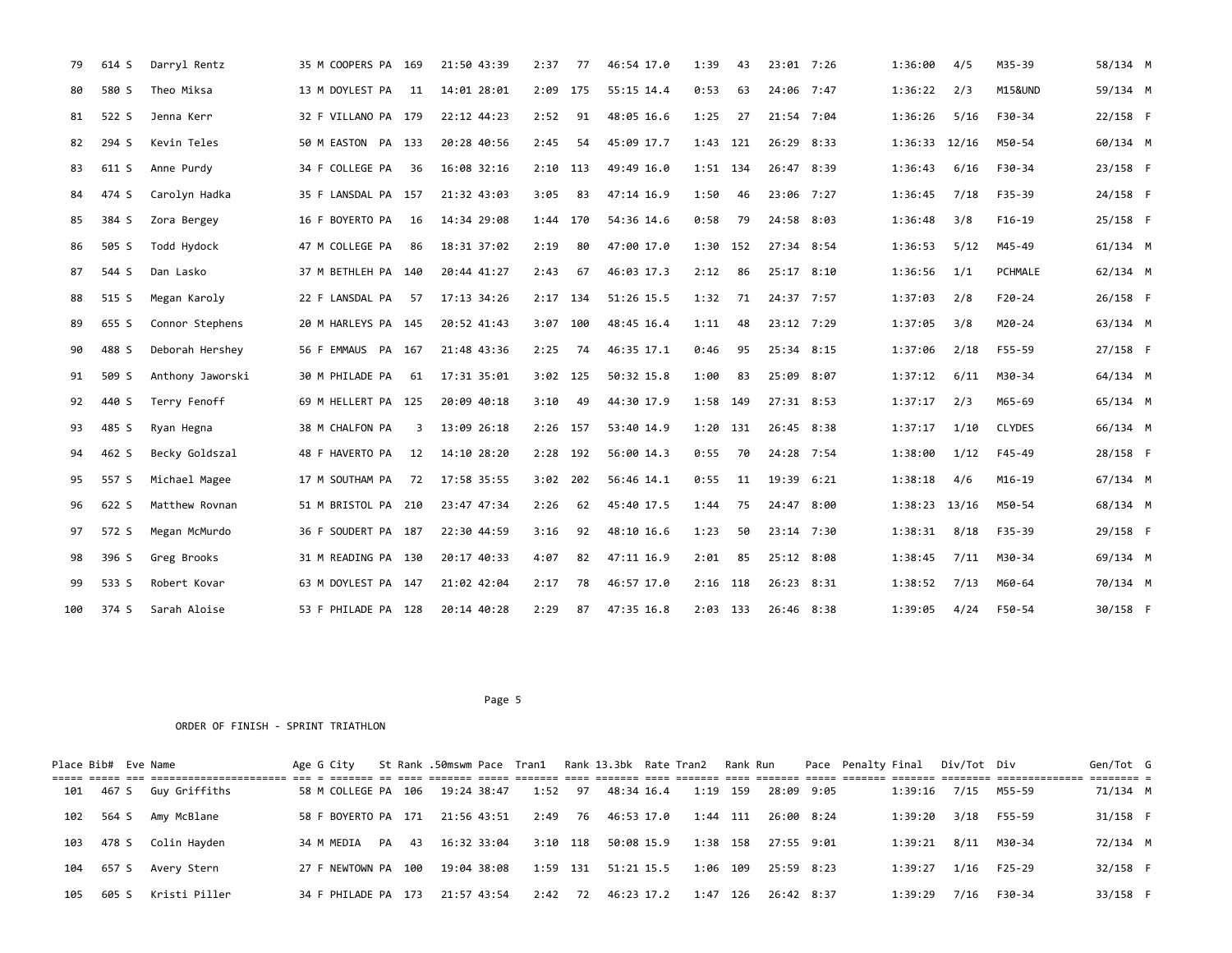| 106 | 547 S | Kyla Leathers        | 16 F WAYNE<br>NJ.   | 118 | 19:54 39:47 | 2:13       | 163 | 54:08 14.7           | 1:11       | 34  | $22:12$ $7:10$ | 1:39:36 | 4/8   | $F16-19$      | 34/158 F |  |
|-----|-------|----------------------|---------------------|-----|-------------|------------|-----|----------------------|------------|-----|----------------|---------|-------|---------------|----------|--|
| 107 | 674 S | Todd Turbett         | 54 M BOYERTO PA     | 97  | 18:58 37:56 | 5:07       | 57  | 45:20 17.6           | 3:04       | 142 | 27:23 8:50     | 1:39:50 | 14/16 | M50-54        | 73/134 M |  |
| 108 | 397 S | Mike Buchakjian Dc   | 43 M HATBORO PA 172 |     | 21:56 43:52 | 3:41       | 81  | 47:05 16.9           | 1:32       | 100 | 25:44 8:19     | 1:39:57 | 9/12  | M40-44        | 74/134 M |  |
| 109 | 395 S | Laurie Brey          | 55 F ALLENTO PA     | 52  | 16:55 33:50 |            |     |                      | 2:05 122   |     | 26:31 8:34     | 1:40:48 | 4/18  | F55-59        | 35/158 F |  |
| 110 | 508 S | Janelle Jacques      | 34 F PHOENIX PA 107 |     | 19:24 38:48 | $2:12$ 104 |     | 49:08 16.2           | 1:14 175   |     | 28:57 9:21     | 1:40:53 | 8/16  | F30-34        | 36/158 F |  |
| 111 | 673 S | Marley Turbett       | 19 F BOYERTO PA     | 66  | 17:41 35:21 | 2:45 156   |     | 53:36 14.9           | $0:59$ 116 |     | 26:14 8:28     | 1:41:12 | 5/8   | $F16-19$      | 37/158 F |  |
| 112 | 650 S | Steve Snyder         | 61 M NEW TRI PA 198 |     | 23:00 46:00 | 2:58       | 71  | 46:23 17.2           | 1:32 141   |     | 27:23 8:50     | 1:41:14 | 8/13  | M60-64        | 75/134 M |  |
| 113 | 616 S | Kory Robers          | 47 M COPLAY PA 117  |     | 19:47 39:33 | 2:21       | 94  | 48:14 16.5           | 2:12 169   |     | 28:44 9:16     | 1:41:17 | 2/10  | CLYDES        | 76/134 M |  |
| 114 | 381 S | Dan Baker            | 59 M EXTON<br>PA    | 63  | 17:36 35:11 | 2:47 159   |     | 53:44 14.9           | 1:04 114   |     | $26:11$ $8:27$ | 1:41:19 | 8/15  | M55-59        | 77/134 M |  |
| 115 | 639 S | Greg Shertzer        | 30 M DOWNING PA     | 68  | 17:52 35:43 | 3:09       | 191 | 55:53 14.3           | 1:10       | 54  | 23:38 7:38     | 1:41:40 | 9/11  | M30-34        | 78/134 M |  |
| 116 | 386 S | Nina Binder          | 53 F PHILADE PA     | 98  | 19:00 37:59 | 2:56       | 90  | 48:01 16.6           | 1:34 193   |     | 30:15 9:46     | 1:41:44 | 1/1   | A0F40+        | 38/158 F |  |
| 117 | 562 S | Casey Maxwell        | 31 F LANGHOR PA     | 79  | 18:09 36:17 | $2:21$ 132 |     | 51:23 15.5           | 1:07       | 177 | 29:08 9:24     | 1:42:07 | 1/10  | <b>ATHENA</b> | 39/158 F |  |
| 118 | 646 S | Natacha Smith        | 45 F RINGOES NJ     | 201 | 23:04 46:08 | $1:35$ 144 |     | 52:44 15.1           | 0:57       | 59  | 23:53 7:43     | 1:42:11 | 2/12  | F45-49        | 40/158 F |  |
| 119 | 684 S | Brian Wells          | 29 M NEWTOWN PA     | 55  | 17:12 34:23 | $3:12$ 181 |     | 55:33 14.4           | 0:53       | 90  | 25:30 8:14     | 1:42:17 | 6/11  | M25-29        | 79/134 M |  |
| 120 | 726 S | Christopher Esposito | 58 M CENTER PA 148  |     | 21:06 42:12 | 3:32       | 79  | 46:59 17.0           | 2:03 165   |     | 28:40 9:15     | 1:42:19 | 9/15  | M55-59        | 80/134 M |  |
| 121 | 661 S | Kelsy Straub         | 29 F LAFAYET PA     | 46  | 16:43 33:25 | $2:31$ 160 |     | 53:48 14.8           | 1:34 155   |     | 27:48 8:58     | 1:42:22 | 2/16  | F25-29        | 41/158 F |  |
| 122 | 525 S | Kenya Kistler        | 35 F BRYN MA PA 103 |     | 19:19 38:38 | 1:47 161   |     | 54:00 14.8           | $0:52$ 124 |     | 26:35 8:35     | 1:42:31 | 9/18  | F35-39        | 42/158 F |  |
| 123 | 690 S | Steven Wright        | 48 M READING PA 151 |     | 21:17 42:34 |            |     | 2:16 288 1:41:43 7.8 |            | 172 | 28:53 9:19     | 1:42:35 | 6/12  | M45-49        | 81/134 M |  |
| 124 | 502 S | Lorina Hunsberger    | 43 F TELFORD PA 213 |     | 23:59 47:57 | $3:31$ 103 |     | 48:51 16.3           | 1:04       | 89  | 25:25 8:12     | 1:42:48 | 5/14  | F40-44        | 43/158 F |  |
| 125 | 654 S | James Stein          | 62 M MORRISV PA 195 |     | 22:50 45:40 | 5:35 101   |     | 48:45 16.4           | 1:39       | 61  | 24:04 7:46     | 1:42:52 | 9/13  | M60-64        | 82/134 M |  |

| Place Bib# Eve Name |           |                                                       | Age G City          |      |               |          |      |                     | St Rank .50mswm Pace Tran1 Rank 13.3bk Rate Tran2 Rank Run |     |             | Pace Penalty Final | Div/Tot Div |        | Gen/Tot G              |  |
|---------------------|-----------|-------------------------------------------------------|---------------------|------|---------------|----------|------|---------------------|------------------------------------------------------------|-----|-------------|--------------------|-------------|--------|------------------------|--|
| 126                 | 634 S     | Aaron Schantz                                         | 45 M NORRIST PA 136 |      | 20:38 41:15   | 2:53 99  |      | 48:44 16.4          | $1:22$ 183                                                 |     | 29:21 9:28  | 1:42:55            | 7/12        | M45-49 | ======== =<br>83/134 M |  |
| 127                 | 591 S     | Jesse Nace                                            | 28 M PENNSBU PA 254 |      | 28:03 56:06   | 2:36     | - 89 | 47:44 16.7          | 0:54 58                                                    |     | 23:53 7:42  | 1:43:08            | 7/11        | M25-29 | 84/134 M               |  |
| 128                 | 442 S     | Jorge Fis De Los Santo 28 M EASTON PA 217 24:09 48:17 |                     |      |               |          |      | 2:06 112 49:47 16.0 | 1:01                                                       | 115 | 26:11 8:27  | 1:43:12            | 8/11        | M25-29 | 85/134 M               |  |
| 129                 | 411 S     | James Connolly                                        | 19 M ALLENTO PA     |      | 5 13:22 26:44 | 4:18 222 |      | 58:42 13.6          | 0:59                                                       | 106 | 25:52 8:21  | 1:43:12            | 5/6         | M16-19 | 86/134 M               |  |
| 130                 | 554 S     | Ana Lopez                                             | 50 F BELLE M NJ     | 190  | 22:38 45:16   | 2:21 109 |      | 49:34 16.1          | 1:20                                                       | 146 | 27:26 8:51  | 1:43:18            | 5/24        | F50-54 | 44/158 F               |  |
|                     | 131 527 S | Katherine Kitzinger                                   | 18 F ELLICOT MD 168 |      | 21:49 43:38   | 2:41 185 |      | 55:35 14.4          | 1:03                                                       | 42  | 23:01 7:26  | 1:44:07            | 6/8         | F16-19 | 45/158 F               |  |
| 132                 | 633 S     | Henry Schanbacker                                     | 72 M DOYLEST PA     | - 76 | 18:07 36:13   | 3:12 117 |      | 50:07 15.9          | 1:53                                                       | 206 | 30:58 10:00 | 1:44:15            | 1/5         | M70-74 | 87/134 M               |  |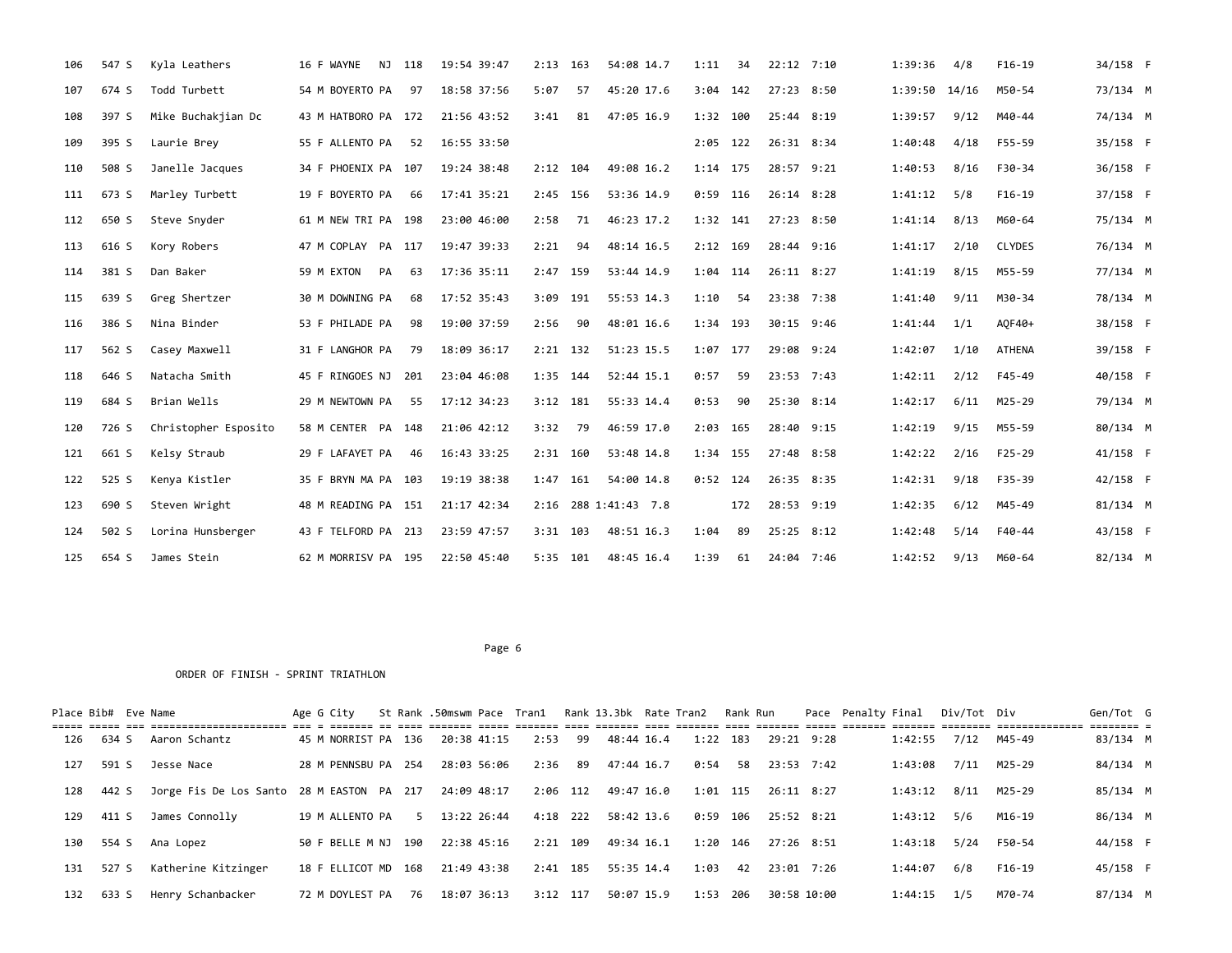| 133 | 541 S | Daniel Lader       | 17 M BETHLEH PA     | q  | 13:52 27:43 |            |     | 2:30 240 1:01:42 12.9 | 0:59       | 94  | 25:32 8:15  | 1:44:33         | 6/6   | M16-19        | 88/134 M |  |
|-----|-------|--------------------|---------------------|----|-------------|------------|-----|-----------------------|------------|-----|-------------|-----------------|-------|---------------|----------|--|
| 134 | 631 S | Gerry Schaffling   | 58 M SOUTHAM PA     | 45 | 16:42 33:23 | $3:54$ 182 |     | 55:34 14.4            | 1:18 137   |     | 27:07 8:45  | 1:44:33 10/15   |       | M55-59        | 89/134 M |  |
| 135 | 414 S | Debra Crush        | 53 F WHITEHA PA     | 84 | 18:14 36:28 | $5:01$ 149 |     | 52:52 15.1            | 1:24 144   |     | 27:24 8:51  | 1:44:53         | 6/24  | F50-54        | 46/158 F |  |
| 136 | 600 S | Elizabeth Palais   | 29 F EASTON PA      | 51 | 16:50 33:40 | 4:10 197   |     | 56:23 14.2            | 1:23 117   |     | 26:21 8:30  | 1:45:06         | 3/16  | F25-29        | 47/158 F |  |
| 137 | 566 S | Brendan McCorkle   | 39 M SWARTHM PA 161 |    | 21:36 43:11 | 4:54 102   |     | 48:48 16.4            | $3:15$ 135 |     | 26:47 8:39  | 1:45:18         | 3/10  | <b>CLYDES</b> | 90/134 M |  |
| 138 | 479 S | Christopher Hayes  | 21 M GLEN MI PA 164 |    | 21:41 43:22 | $2:42$ 107 |     | 49:28 16.1            | 1:48 188   |     | 29:50 9:38  | 1:45:27         | 4/8   | M20-24        | 91/134 M |  |
| 139 | 498 S | Christopher Howard | 58 M CAPE MA NJ     |    |             |            |     |                       |            |     |             | $1:45:28$ 11/15 |       | M55-59        | 92/134 M |  |
| 140 | 597 S | Jarod Olson        | 20 M HARLEYS PA 207 |    | 23:39 47:17 | $3:31$ 153 |     | 53:23 14.9            | 0:53       | 73  | 24:42 7:58  | 1:46:06         | 5/8   | M20-24        | 93/134 M |  |
| 141 | 587 S | Rachel Morris      | 20 F TELFORD PA     | 39 | 16:23 32:45 | $3:03$ 194 |     | 56:07 14.2            | $0:49$ 187 |     | 29:47 9:37  | 1:46:07         | 3/8   | $F20-24$      | 48/158 F |  |
| 142 | 401 S | Jennifer Bush      | 49 F GILBERT PA 116 |    | 19:47 39:33 | $2:27$ 124 |     | 50:32 15.8            | 1:53 220   |     | 31:49 10:16 | 1:46:26         | 3/12  | F45-49        | 49/158 F |  |
| 143 | 441 S | Marisa Fetterman   | 30 F BETHLEH PA 225 |    | 24:58 49:56 | $2:44$ 183 |     | 55:34 14.4            | 1:06       | 32  | 22:10 7:09  | 1:46:30         | 9/16  | F30-34        | 50/158 F |  |
| 144 | 426 S | Sean Downey        | 50 M DOYLEST PA 126 |    | 20:09 40:18 | 3:08 135   |     | 51:31 15.5            | 4:19       | 145 | 27:26 8:51  | 1:46:32 15/16   |       | M50-54        | 94/134 M |  |
| 145 | 681 S | Nicole Wealand     | 16 F AMBLER PA      | 87 | 18:36 37:11 | $2:10$ 138 |     | 51:35 15.5            | 1:10 239   |     | 33:12 10:43 | 1:46:40         | 7/8   | $F16-19$      | 51/158 F |  |
| 146 | 621 S | Frank Roth         | 61 M HAVERTO PA 162 |    | 21:40 43:19 | 4:51 128   |     | 51:13 15.6            | 2:33 123   |     | 26:34 8:35  | 1:46:49         | 10/13 | M60-64        | 95/134 M |  |
| 147 | 520 S | Karen Kelly        | 56 F SOUDERT PA 143 |    | 20:51 41:42 | 2:53       | 96  | 48:32 16.4            | $1:57$ 232 |     | 32:39 10:32 | 1:46:50         | 5/18  | F55-59        | 52/158 F |  |
| 148 | 460 S | Irene Giltrow      | 60 F UPPER B PA 230 |    | 25:11 50:21 | 3:08       | 106 | 49:20 16.2            | 0:58       | 161 | 28:22 9:09  | 1:46:56         | 1/6   | F60-64        | 53/158 F |  |
| 149 | 694 S | Ris Zaiser         | 57 F YORKTOW NY 153 |    | 21:20 42:39 | $3:10$ 120 |     | 50:22 15.8            | 1:42 196   |     | 30:26 9:49  | 1:46:57         | 6/18  | F55-59        | 54/158 F |  |
| 150 | 371 S | Eric Abel          | 52 M QUAKERT PA 121 |    | 20:01 40:01 | $3:55$ 121 |     | 50:27 15.8            | 2:08 201   |     | 30:38 9:53  | 1:47:08 16/16   |       | M50-54        | 96/134 M |  |

| Place Bib# Eve Name |       |                   | Age G City          |        |             | St Rank .50mswm Pace Tran1 Rank 13.3bk Rate Tran2 |     |            |            | Rank Run   |             |            | Pace Penalty Final |                   | Div/Tot Div |        | Gen/Tot G |  |
|---------------------|-------|-------------------|---------------------|--------|-------------|---------------------------------------------------|-----|------------|------------|------------|-------------|------------|--------------------|-------------------|-------------|--------|-----------|--|
| 151                 | 602 S | Mark Patterson    | 33 M LANSDAL PA 111 |        | 19:32 39:03 | 2:51                                              | 162 | 54:06 14.8 |            | $2:13$ 164 | 28:39 9:15  |            |                    | $1:47:19$ $10/11$ |             | M30-34 | 97/134 M  |  |
| 152                 | 497 S | Stacey Howard     | 49 F CAPE MA NJ     | 180    | 22:14 44:27 | 2:19                                              | 147 | 52:50 15.1 |            | 1:14 173   | 28:55 9:20  |            |                    | 1:47:30           | 4/12        | F45-49 | 55/158 F  |  |
| 153                 | 431 S | Brian Ehresman    | 32 M LEWES          | DE 175 | 22:03 44:06 | 4:36 119                                          |     | 50:17 15.9 | 3:01       | 153        | 27:35 8:54  |            |                    | 1:47:31           | 4/10        | CLYDES | 98/134 M  |  |
| 154                 | 649 S | Hunter Smucker    | 21 M RONKS          | PA 177 | 22:09 44:18 | 3:59                                              | 164 | 54:09 14.7 | 1:36       | - 99       | 25:40 8:17  |            |                    | 1:47:32           | 6/8         | M20-24 | 99/134 M  |  |
| 155                 | 471 S | Tina Gushue       | 36 F PERKIOM PA 141 |        | 20:44 41:27 | 3:08 130                                          |     | 51:16 15.6 | 1:41       | 205        |             | 30:53 9:58 |                    | 1:47:39           | 10/18       | F35-39 | 56/158 F  |  |
| 156                 | 553 S | Daniel Loikits    | 63 M BETHLEH PA 208 |        | 23:39 47:18 | 3:09                                              | 133 | 51:26 15.5 |            | $2:08$ 143 | 27:23 8:50  |            |                    | $1:47:44$ $11/13$ |             | M60-64 | 100/134 M |  |
| 157                 | 375 S | Dianne Andresen   | 52 F ALLENTO PA 138 |        | 20:42 41:24 | $2:25$ 139                                        |     | 51:42 15.4 |            | $1:59$ 212 | 31:12 10:04 |            |                    | 1:47:59           | 7/24        | F50-54 | 57/158 F  |  |
| 158                 | 453 S | Kathleen Geer     | 54 F JENKINT PA     | 209    | 23:40 47:20 | 2:34                                              | 148 | 52:50 15.1 | $1:22$ 157 |            | 27:54 9:00  |            |                    | 1:48:18           | 8/24        | F50-54 | 58/158 F  |  |
| 159                 | 535 S | Andrzej Kozlowski | 40 M KING OF PA     | 215    | 24:04 48:08 | 2:46                                              | 169 | 54:31 14.6 | 1:55       | 93         |             | 25:32 8:15 |                    | 1:48:45           | 10/12       | M40-44 | 101/134 M |  |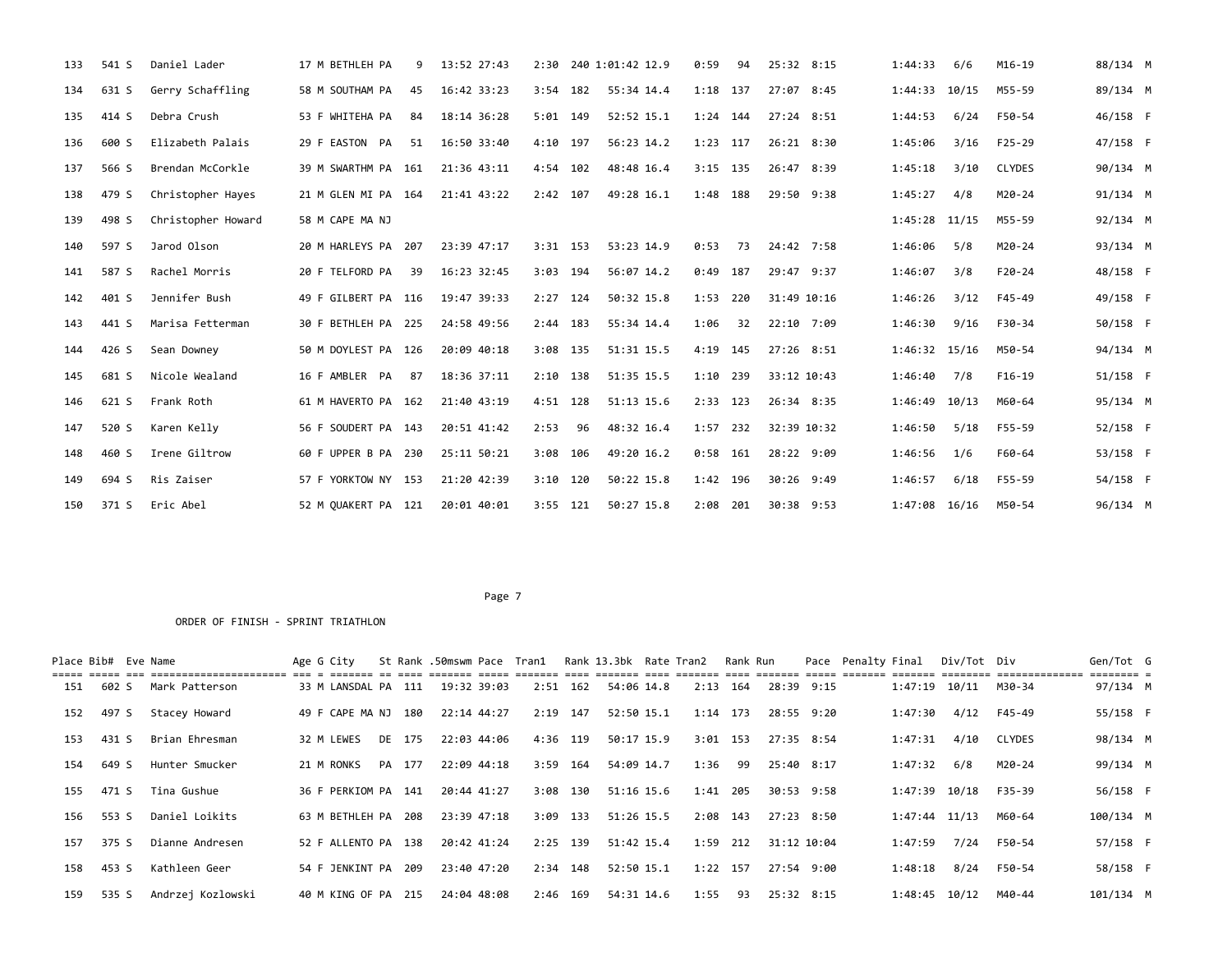| 160 | 422 S | Kathleen Dent     | 57 F ALLENTO PA     | 81     | 18:10 36:19 | $2:49$ 151  | 53:13 15.0   | 1:48<br>235 | 32:50 10:36   | 1:48:47<br>7/18  | F55-59        | 59/158 F  |  |
|-----|-------|-------------------|---------------------|--------|-------------|-------------|--------------|-------------|---------------|------------------|---------------|-----------|--|
| 161 | 482 S | Fallon Heddings   | 28 F MEDIA          | PA 267 | 30:11 60:22 | 2:29 127    | 50:53 15.7   | 1:38<br>52  | 23:38 7:38    | 4/16<br>1:48:48  | $F25 - 29$    | 60/158 F  |  |
| 162 | 446 S | Dawn Frey         | 64 F EMMAUS<br>PA   | 192    | 22:45 45:29 | 158<br>2:33 | 53:40 14.9   | 1:04<br>174 | 28:57<br>9:21 | 1:48:57<br>2/6   | F60-64        | 61/158 F  |  |
| 163 | 468 S | Sharon Griswold   | 52 F FORT WA PA 135 |        | 20:36 41:11 | $2:24$ 173  | 55:02 14.5   | 1:02 190    | 29:58 9:40    | 1:49:00<br>9/24  | F50-54        | 62/158 F  |  |
| 164 | 567 S | Kelly McDonough   | 32 F READING PA 223 |        | 24:42 49:24 | $4:22$ 155  | 53:31 14.9   | 1:54<br>78  | 24:52 8:02    | 1:49:18<br>10/16 | F30-34        | 63/158 F  |  |
| 165 | 494 S | Jennifer Homacki  | 51 F ROYERSF PA 268 |        | 30:13 60:25 | 2:36<br>86  | 47:32 16.8   | 1:33 148    | 27:31 8:53    | 1:49:23<br>10/24 | F50-54        | 64/158 F  |  |
| 166 | 665 S | Allison Taylor    | 28 F WAYNE<br>PA    | 67     | 17:46 35:31 | 3:19<br>220 | 58:15 13.7   | 1:30 168    | 28:41 9:16    | 1:49:29<br>5/16  | F25-29        | 65/158 F  |  |
| 167 | 394 S | Elizabeth Brennan | 26 F CLEMENT NJ 156 |        | 21:29 42:57 | $3:11$ 221  | 58:35 13.6   | 1:18<br>91  | 25:30 8:14    | 1:50:00<br>6/16  | $F25-29$      | 66/158 F  |  |
| 168 | 500 S | Alison Hudak      | 61 F EMMAUS PA 174  |        | 22:02 44:03 | $2:41$ 178  | 55:23 14.4   | $0:48$ 178  | 29:11 9:25    | 1:50:03<br>3/6   | F60-64        | 67/158 F  |  |
| 169 | 604 S | Rebecca Petri     | 45 F COOPERS PA 102 |        | 19:09 38:18 | $3:39$ 143  | $52:27$ 15.2 | 2:08<br>233 | 32:43 10:34   | 1:50:04<br>5/12  | F45-49        | 68/158 F  |  |
| 170 | 658 S | Jonathan Stewarts | 37 M LAURYS PA      | 216    | 24:04 48:08 | $3:15$ 152  | 53:19 15.0   | 1:23<br>160 | 28:17 9:08    | 1:50:16<br>5/10  | <b>CLYDES</b> | 102/134 M |  |
| 171 | 578 S | Carolyn Messer    | 25 F PRINCET NJ 150 |        | 21:13 42:25 | 2:42 188    | 55:42 14.3   | 2:04<br>176 | 29:04 9:23    | 7/16<br>1:50:41  | $F25 - 29$    | 69/158 F  |  |
| 172 | 448 S | Karen Froehlich   | 54 F HAMPTON NJ 228 |        | 25:01 50:02 | $1:50$ 150  | 53:09 15.0   | 186<br>1:14 | 29:31 9:32    | 1:50:42 11/24    | F50-54        | 70/158 F  |  |
| 173 | 501 S | Mark Hudson       | 41 M QUAKERT PA 155 |        | 21:24 42:47 | $3:30$ 110  | 49:39 16.1   | $2:04$ 248  | 34:21 11:05   | 6/10<br>1:50:57  | <b>CLYDES</b> | 103/134 M |  |
| 174 | 461 S | Stephen Gluckman  | 74 M PHILADE PA 237 |        | 25:37 51:13 | 140<br>2:50 | 52:06 15.3   | 1:18 179    | 29:13 9:26    | 1:51:02<br>2/5   | M70-74        | 104/134 M |  |
| 175 | 436 S | Heather Ensley    | 51 F CHESTER NJ 127 |        | 20:13 40:26 | $2:21$ 146  | 52:50 15.1   | $2:11$ 243  | 33:46 10:54   | 1:51:19<br>12/24 | F50-54        | 71/158 F  |  |

|     | Place Bib# Eve Name |                    | Age G City          |    | St Rank .50mswm Pace Tran1 |      |            | Rank 13.3bk Rate Tran2 |      | Rank Run   | Pace        | Penalty Final |                   | Div/Tot Div | :============      | Gen/Tot G<br>======== = |  |
|-----|---------------------|--------------------|---------------------|----|----------------------------|------|------------|------------------------|------|------------|-------------|---------------|-------------------|-------------|--------------------|-------------------------|--|
| 176 | 487 S               | Bode Hennegan      | 53 F GLENSID PA 113 |    | 19:33 39:06                |      | 1:56 204   | 56:57 14.0             |      | 1:42 218   | 31:25 10:08 |               | 1:51:31 13/24     |             | F50-54             | 72/158 F                |  |
| 177 | 390 S               | Audrey Bloss-Ferry | 11 F BETHLEH PA 114 |    | 19:40 39:19                |      | 4:01 180   | 55:31 14.4             | 2:11 | 195        | 30:17 9:47  |               | 1:51:37           | 1/2         | <b>F15&amp;UND</b> | 73/158 F                |  |
| 178 | 389 S               | Jaime Bloss        | 44 F BETHLEH PA 115 |    | 19:43 39:26                |      | 4:02 184   | 55:35 14.4             |      | 2:06 194   | 30:17 9:46  |               | 1:51:41           | 6/14        | F40-44             | 74/158 F                |  |
| 179 | 595 S               | Casey Noble        | 30 F BETHLEH PA     | 77 | 18:08 36:15                |      | $3:26$ 193 | 56:00 14.3             |      | 1:41 231   | 32:32 10:30 |               | 1:51:46 11/16     |             | F30-34             | 75/158 F                |  |
| 180 | 391 S               | James Bongiovanni  | 62 M EAST GR PA     | 89 | 18:40 37:19                |      | $2:54$ 215 | 57:38 13.8             | 0:46 | 223        | 31:57 10:19 |               | $1:51:53$ $12/13$ |             | M60-64             | 105/134 M               |  |
| 181 | 459 S               | Dean Gianarkis     | 60 M RICHBOR PA 264 |    | 29:29 58:57                | 2:28 | 108        | 49:33 16.1             | 1:27 | 181        | 29:17 9:27  |               | $1:52:11$ $13/13$ |             | M60-64             | 106/134 M               |  |
| 182 | 663 S               | Kristi Symchik     | 42 F PIPERSV PA 204 |    | 23:20 46:39                |      | $2:50$ 210 | 57:16 13.9             |      | 2:31 127   | 26:43 8:37  |               | 1:52:37           | 7/14        | F40-44             | 76/158 F                |  |
| 183 | 514 S               | Jeremy Jordan      | 34 M HAVERTO PA     | 94 | 18:44 37:28                |      | 4:27 176   | 55:21 14.4             |      | $2:17$ 221 | 31:55 10:18 |               | $1:52:42$ $11/11$ |             | M30-34             | 107/134 M               |  |
| 184 | 447 S               | Jill Freymuller    | 55 F CHALFON PA 219 |    | 24:24 48:48                |      | 4:11 136   | 51:33 15.5             |      | 1:56 207   | 31:05 10:02 |               | 1:53:08           | 8/18        | F55-59             | 77/158 F                |  |
| 185 | 579 S               | Richard Mextorf    | 57 M HAMBURG PA 152 |    | 21:19 42:37                |      | 4:38 165   | 54:10 14.7             | 2:54 | 200        | 30:38 9:53  |               | $1:53:38$ $12/15$ |             | M55-59             | 108/134 M               |  |
| 186 | 483 S               | Hilary Heffner     | 29 F KUTZTOW PA 273 |    | 30:54 61:47                |      | 4:42 174   | 55:14 14.4             | 1:12 | 24         | 21:47 7:02  |               | 1:53:47           | 8/16        | F25-29             | 78/158 F                |  |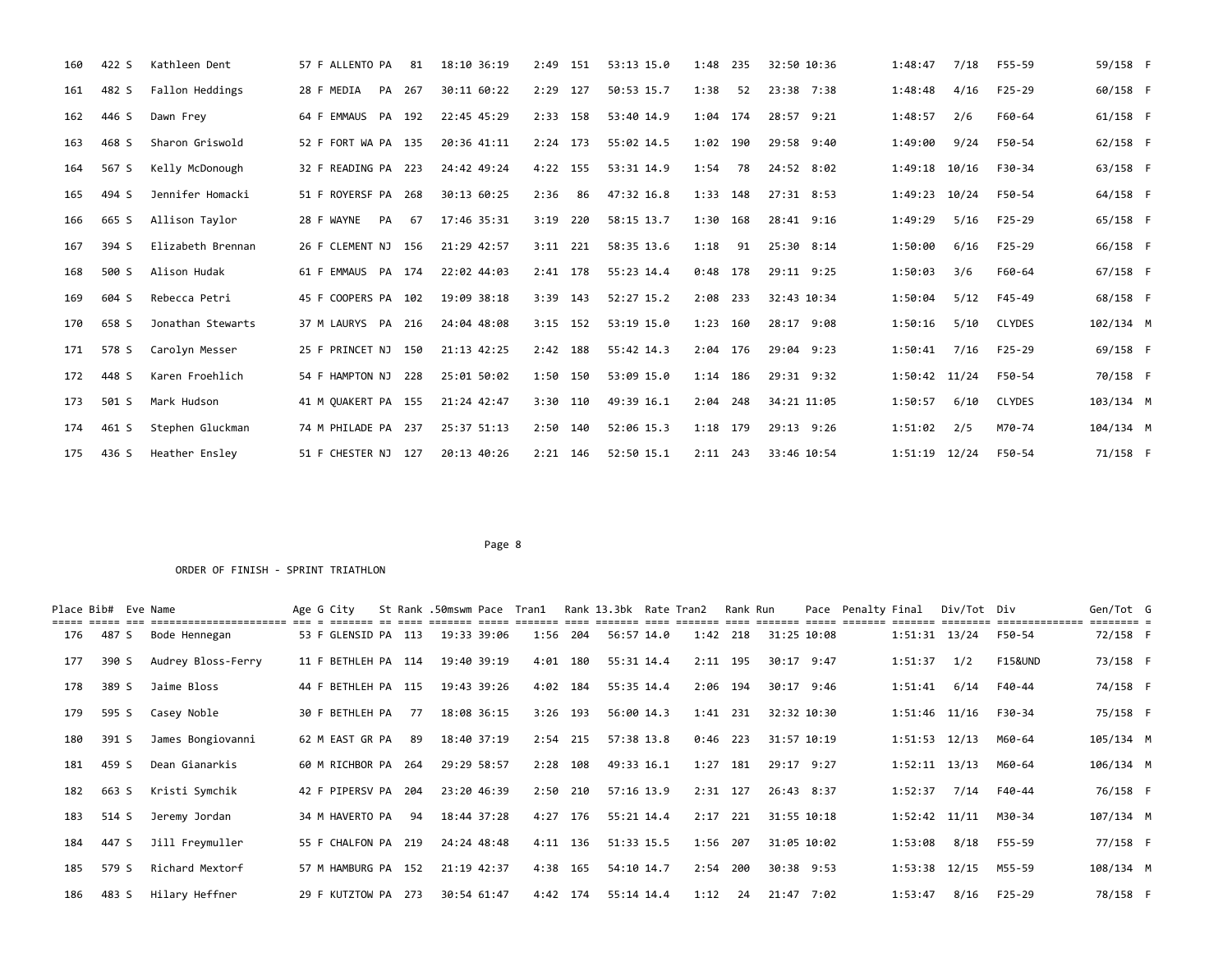| 187 | 521 S | Patrick Kelly      | 24 M WARRING PA 158 |    | 21:32 43:03 |            |     | 3:27 233 1:00:43 13.1 | 1:21 136   |     | 26:52 8:40  | 1:53:53           | 7/8  | M20-24     | 109/134 M |  |
|-----|-------|--------------------|---------------------|----|-------------|------------|-----|-----------------------|------------|-----|-------------|-------------------|------|------------|-----------|--|
| 188 | 435 S | Rebecca Ellis      | 34 F POTTSTO PA 160 |    | 21:35 43:10 | $2:31$ 211 |     | 57:16 13.9            | 2:22       | 203 | 30:45 9:55  | 1:54:28 12/16     |      | F30-34     | 79/158 F  |  |
| 189 | 464 S | Janette Gorniak    | 60 F WARRING PA     | 70 | 17:54 35:47 | $3:51$ 209 |     | 57:15 13.9            | 2:19       | 240 | 33:16 10:44 | 1:54:33           | 4/6  | F60-64     | 80/158 F  |  |
| 190 | 524 S | Colleen Kirk       | 55 F CHESTER PA 163 |    | 21:40 43:20 | 2:59 212   |     | 57:20 13.9            | 1:36 217   |     | 31:20 10:07 | 1:54:54           | 9/18 | F55-59     | 81/158 F  |  |
| 191 | 581 S | Jessica Miller     | 35 F ARLINGT VA 194 |    | 22:48 45:35 | $3:54$ 216 |     | 57:43 13.8            | 1:43 171   |     | 28:48 9:18  | 1:54:54 11/18     |      | F35-39     | 82/158 F  |  |
| 192 | 516 S | Megan Kauffman     | 29 F DOWNING PA     | 37 | 16:12 32:23 |            |     | 3:26 253 1:05:10 12.2 | 3:08 139   |     | 27:15 8:48  | 1:55:09           | 9/16 | $F25 - 29$ | 83/158 F  |  |
| 193 | 677 S | Juliana Vitale     | 42 F NAZARET PA 214 |    | 24:00 48:00 | $6:31$ 217 |     | 57:45 13.8            | $0:54$ 110 |     | 26:00 8:24  | 1:55:09           | 8/14 | F40-44     | 84/158 F  |  |
| 194 | 406 S | Jennifer Castiglia | 45 F AMBLER PA 212  |    | 23:55 47:50 | $3:13$ 171 |     | 54:43 14.6            | 2:35 215   |     | 31:18 10:06 | 1:55:42           | 6/12 | F45-49     | 85/158 F  |  |
| 195 | 619 S | Ruth Romero        | 58 F BETHLEH PA 247 |    | 26:53 53:46 | $4:01$ 142 |     | 52:15 15.3            | 1:56 204   |     | 30:51 9:57  | 1:55:54 10/18     |      | F55-59     | 86/158 F  |  |
| 196 | 626 S | Lauren Sanders     | 33 F ROYERSF PA 200 |    | 23:02 46:03 | 4:59       | 205 | 57:04 14.0            | 1:41 185   |     | 29:22 9:29  | 1:56:06 13/16     |      | F30-34     | 87/158 F  |  |
| 197 | 583 S | Karen Moliver      | 52 F COLLEGE PA 238 |    | 25:39 51:17 | 2:24       | 203 | 56:50 14.0            | 1:55 184   |     | 29:22 9:29  | 1:56:08 14/24     |      | F50-54     | 88/158 F  |  |
| 198 | 630 S | Staci Schaffling   | 25 F SOUTHAM PA     | 31 | 15:50 31:39 |            |     | 2:57 261 1:07:40 11.8 | $2:15$ 147 |     | 27:29 8:52  | 1:56:08 10/16     |      | F25-29     | 89/158 F  |  |
| 199 | 618 S | Joe A Roman        | 44 M PHOENIX PA 246 |    | 26:52 53:44 | 4:14 172   |     | 54:56 14.5            | 2:19 156   |     | 27:50 8:59  | $1:56:09$ $11/12$ |      | M40-44     | 110/134 M |  |
| 200 | 623 S | Christina Ryan     | 42 F HATFIEL PA 251 |    | 27:25 54:50 | 4:17       | 189 | 55:44 14.3            | 2:04 130   |     | 26:45 8:38  | 1:56:13           | 9/14 | F40-44     | 90/158 F  |  |

| Place Bib# Eve Name |       | .==================== | Age G City          |    | St Rank .50mswm Pace Tran1 |            |     | Rank 13.3bk Rate Tran2 |      | Rank Run   | Pace        | Penalty Final |                   | Div/Tot Div | =========== | Gen/Tot G |  |
|---------------------|-------|-----------------------|---------------------|----|----------------------------|------------|-----|------------------------|------|------------|-------------|---------------|-------------------|-------------|-------------|-----------|--|
| 201                 | 517 S | Jeanne Keagy          | 49 F PERKASI PA 183 |    | 22:23 44:45                | $6:03$ 206 |     | 57:06 14.0             |      | $3:07$ 154 | 27:37 8:55  |               | 1:56:14           | 7/12        | F45-49      | 91/158 F  |  |
| 202                 | 528 S | Michelle Klara        | 49 F WEST CH PA 227 |    | 25:01 50:01                | 2:50       | 166 | 54:13 14.7             |      | $2:02$ 228 | 32:12 10:24 |               | 1:56:15           | 8/12        | F45-49      | 92/158 F  |  |
| 203                 | 469 S | Matthew Grogan        | 39 M PERKASI PA     | 58 | 17:16 34:31                | $4:11$ 168 |     | 54:29 14.6             | 2:23 | 271        | 38:05 12:17 |               | 1:56:23           | 7/10        | CLYDES      | 111/134 M |  |
| 204                 | 443 S | Christine Fissel      | 50 F WARRING PA 263 |    | 28:46 57:31                | 4:03 177   |     | 55:22 14.4             |      | 1:20 140   | 27:18 8:49  |               | 1:56:48           | 2/10        | ATHENA      | 93/158 F  |  |
| 205                 | 418 S | Sara Dansbury         | 33 F ROYERSF PA 181 |    | 22:18 44:36                | 3:06       | 201 | 56:39 14.1             | 1:22 | 241        | 33:30 10:49 |               | 1:56:54 14/16     |             | F30-34      | 94/158 F  |  |
| 206                 | 400 S | Edward Burns          | 57 M NORTH W PA 235 |    | 25:17 50:33                |            |     | 3:45 235 1:01:09 13.0  | 1:41 | 82         | 25:06 8:06  |               | $1:56:55$ $13/15$ |             | M55-59      | 112/134 M |  |
| 207                 | 492 S | Nancy Holihan         | 53 F ALLENTO PA 109 |    | 19:27 38:53                | 4:01 198   |     | 56:25 14.1             | 2:59 | 246        | 34:07 11:01 |               | 1:56:56 15/24     |             | F50-54      | 95/158 F  |  |
| 208                 | 176 s | Peg MacDonald         | 56 F DOYLEST PA 234 |    | 25:16 50:31                | 3:39 196   |     | 56:19 14.2             |      | 1:39 198   | 30:28 9:50  |               | $1:57:18$ $11/18$ |             | F55-59      | 96/158 F  |  |
| 209                 | 584 S | Marci Monaco-Vavrik   | 23 F WALLING PA     | 59 | 17:27 34:53                |            |     | 2:51 259 1:06:55 11.9  |      | $0:53$ 182 | 29:18 9:28  |               | 1:57:21           | 4/8         | $F20-24$    | 97/158 F  |  |
| 210                 | 450 S | Joseph Gallagher      | 48 M DOYLEST PA 211 |    | 23:52 47:43                | 4:02       | 207 | 57:10 14.0             |      | $1:16$ 213 | 31:16 10:06 |               | 1:57:34           | 8/12        | M45-49      | 113/134 M |  |
| 211                 | 466 S | Chris Graham          | 57 M COLLEGE PA 277 |    | 31:18 62:36                | $5:22$ 126 |     | 50:46 15.7             |      | $2:05$ 162 | 28:24 9:10  |               | $1:57:54$ $14/15$ |             | M55-59      | 114/134 M |  |
| 212                 | 408 S | Michelle Cinciripino  | 48 F PHOENIX PA 124 |    | 20:08 40:16                |            |     | 3:12 232 1:00:35 13.2  |      | 2:08 226   | 32:06 10:22 |               | 1:58:08           | 9/12        | F45-49      | 98/158 F  |  |
| 213                 | 688 S | John Woodring         | 49 M GILBERT PA 260 |    | 28:30 56:59                | $3:44$ 154 |     | 53:26 14.9             |      | 2:40 189   | 29:56 9:40  |               | 1:58:14           | 9/12        | M45-49      | 115/134 M |  |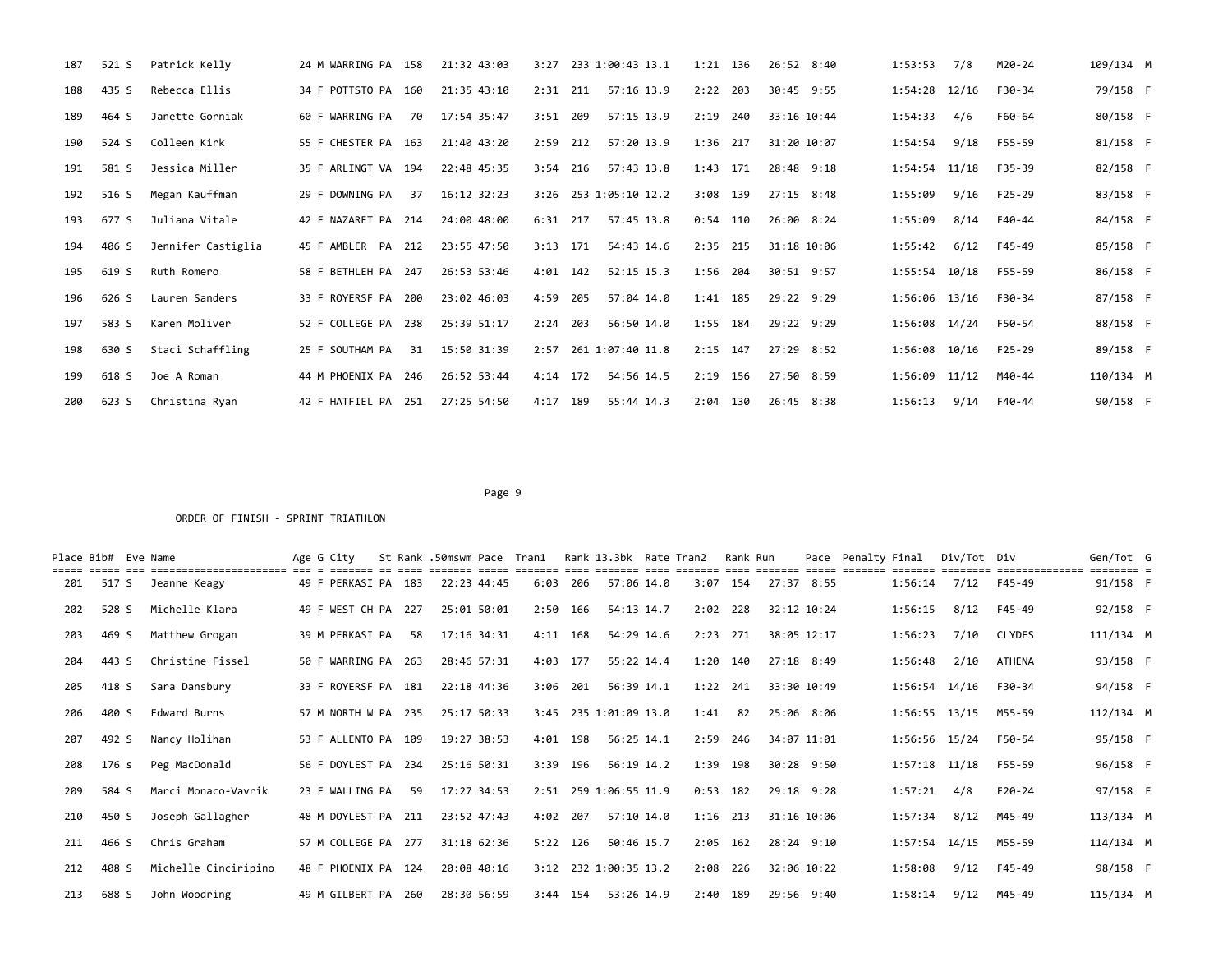| 214 | 380 S | Elizabeth Axler        | 18 F DOYLEST PA     | 26 | 15:22 30:44 | 4:07     | 237 1:01:29 13.0      | 1:46       | 259 | 35:37 11:30 | 1:58:19           | 8/8  | $F16-19$ | 99/158 F  |  |
|-----|-------|------------------------|---------------------|----|-------------|----------|-----------------------|------------|-----|-------------|-------------------|------|----------|-----------|--|
| 215 | 730 S | Todd Kleinfelter       | 49 M READING PA 186 |    | 22:27 44:53 | 5:27     | 223<br>58:52 13.6     | 2:38       | 180 | 29:16 9:27  | $1:58:38$ $10/12$ |      | M45-49   | 116/134 M |  |
| 216 | 540 S | Tamara Kurtz           | 53 F POTTSTO PA 229 |    | 25:06 50:11 | 2:23     | 199<br>56:30 14.1     | 2:17       | 237 | 32:55 10:38 | 1:59:09 16/24     |      | F50-54   | 100/158 F |  |
| 217 | 543 S | Nithya Lakshminarayana | 23 F NEWTOWN PA     | 40 | 16:25 32:49 | 3:17     | 244 1:03:35 12.6      | 1:04       | 250 | 34:52 11:15 | 1:59:12           | 5/8  | F20-24   | 101/158 F |  |
| 218 | 373 S | Sandrina Alexander     | 39 F LANSDAL PA 236 |    | 25:17 50:33 | 4:30 225 | 59:16 13.5            | $1:42$ 163 |     | 28:35 9:14  | 1:59:20 12/18     |      | F35-39   | 102/158 F |  |
| 219 | 551 S | Rebecca Lindenberger   | 26 F BETHLEH PA 108 |    | 19:26 38:52 |          | 3:07 238 1:01:34 13.0 | 1:04       | 249 | 34:28 11:08 | 1:59:37 11/16     |      | F25-29   | 103/158 F |  |
| 220 | 727 S | Leah Seyler            | 23 F PALMERT PA 199 |    | 23:01 46:02 |          | 2:38 229 1:00:16 13.2 | 1:29       | 236 | 32:53 10:37 | 2:00:14           | 6/8  | $F20-24$ | 104/158 F |  |
| 221 | 608 S | Larissa Price          | 27 F LAFAYET PA 123 |    | 20:07 40:14 |          | 3:20 227 1:00:11 13.3 | 1:46       | 252 | 34:59 11:17 | $2:00:21$ $12/16$ |      | F25-29   | 105/158 F |  |
| 222 | 510 S | Matt Jezyk             | 46 M MORRISV PA 193 |    | 22:47 45:33 | 4:38 190 | 55:47 14.3            | 5:18       | 229 | 32:13 10:24 | $2:00:41$ $11/12$ |      | M45-49   | 117/134 M |  |
| 223 | 678 S | Anthony Vitale         | 42 M NAZARET PA 261 |    | 28:44 57:27 |          | 2:59 236 1:01:26 13.0 | $0:56$ 128 |     | 26:44 8:38  | $2:00:47$ $12/12$ |      | M40-44   | 118/134 M |  |
| 224 | 577 S | Margaret Merkel        | 33 F PITTSBU PA 249 |    | 27:08 54:15 | 4:30 179 | 55:27 14.4            | $2:02$ 224 |     | 31:57 10:19 | $2:01:02$ 15/16   |      | F30-34   | 106/158 F |  |
| 225 | 416 S | Kate Dameron           | 36 F WEST CH PA 206 |    | 23:34 47:08 | 5:14     | 213<br>57:26 13.9     | 3:34       | 219 | 31:35 10:12 | 2:01:21           | 3/10 | ATHENA   | 107/158 F |  |

|     | Place Bib# Eve Name | ======================== === = | Age G City          |     | St Rank .50mswm Pace Tran1 |             |            |     | Rank 13.3bk Rate Tran2 | aboo doodood aboo doodood | Rank Run   | -------     | Pace | Penalty Final |                 | Div/Tot Div | ============== | Gen/Tot G<br>$-$ -e====== |  |
|-----|---------------------|--------------------------------|---------------------|-----|----------------------------|-------------|------------|-----|------------------------|---------------------------|------------|-------------|------|---------------|-----------------|-------------|----------------|---------------------------|--|
| 226 | 438 S               | Brynn Evans                    | 29 F DOWNING PA 252 |     | 27:32 55:04                |             | $7:09$ 214 |     | 57:35 13.9             |                           | $2:20$ 138 | 27:08 8:45  |      |               | $2:01:42$ 13/16 |             | $F25-29$       | 108/158 F                 |  |
| 227 | 641 S               | Megan Sicinski                 | 20 F BREINIG PA     |     | $6$ 13:30 26:59            |             |            |     | 6:16 272 1:10:23 11.3  |                           | 1:42 191   | 30:04 9:42  |      |               | 2:01:53         | 7/8         | $F20-24$       | 109/158 F                 |  |
| 228 | 656 S               | Ariel Stern                    | 35 F BALA CY PA 220 |     | 24:30 49:00                |             |            |     | 3:50 257 1:06:14 12.0  | 1:11 119                  |            | 26:23 8:31  |      |               | 2:02:06 13/18   |             | F35-39         | 110/158 F                 |  |
| 229 | 417 S               | Pat Dameron                    | 35 M WEST CH PA 248 |     | 27:06 54:11                |             | 3:46       | 195 | 56:09 14.2             | 2:49                      | 230        | 32:22 10:27 |      |               | 2:02:10         | 8/10        | <b>CLYDES</b>  | 119/134 M                 |  |
| 230 | 493 S               | Matt Holland                   | 48 M TELFORD PA 240 |     | 25:53 51:45                |             | $3:51$ 219 |     | 58:02 13.8             |                           | 3:00 225   | 32:01 10:20 |      |               | 2:02:44         | 9/10        | <b>CLYDES</b>  | 120/134 M                 |  |
| 231 | 576 S               | Gary Mercer                    | 65 M LUTHERV MD     | 253 | 27:50 55:39                |             | $5:11$ 167 |     | 54:22 14.7             | 4:13                      | 209        | 31:09 10:03 |      |               | 2:02:44         | 3/3         | M65-69         | 121/134 M                 |  |
| 232 | 683 S               | Otto Weber                     | 55 M BREINIG PA 286 |     |                            | 34:20 68:39 | 4:25       | 114 | 49:53 16.0             | 2:26                      | 222        | 31:56 10:19 |      |               | 2:02:58         | 15/15       | M55-59         | 122/134 M                 |  |
| 233 | 472 S               | Garrett Gutierrez              | 26 M BEVERLY NJ 266 |     | 29:50 59:40                |             |            |     | 2:50 255 1:05:46 12.1  | 1:08                      | 53         | 23:38 7:38  |      |               | 2:03:10         | 9/11        | M25-29         | 123/134 M                 |  |
| 234 | 481 S               | Amanda Headlee                 | 36 F HARLEYS PA 265 |     |                            | 29:48 59:36 | $3:59$ 145 |     | 52:49 15.1             |                           | 1:45 254   | 35:08 11:20 |      |               | $2:03:28$ 14/18 |             | F35-39         | 111/158 F                 |  |
| 235 | 636 S               | Sindy Schneck                  | 52 F BIRCHRU PA 287 |     | 37:13 74:25                |             | $3:15$ 187 |     | 55:38 14.3             | 2:15                      | 96         | 25:35 8:15  |      |               | 2:03:54 17/24   |             | F50-54         | 112/158 F                 |  |
| 236 | 437 S               | Denise Escher                  | 48 F PROSPEC PA 137 |     |                            | 20:40 41:19 |            |     | 5:09 234 1:00:54 13.1  | 2:05                      | 260        | 35:46 11:33 |      |               | 2:04:32         | 4/10        | <b>ATHENA</b>  | 113/158 F                 |  |
| 237 | 672 S               | Renee Troyan                   | 48 F ALLENTO PA 196 |     | 22:53 45:46                |             |            |     | 2:32 260 1:07:14 11.9  |                           | $1:31$ 197 | 30:27 9:50  |      |               | $2:04:36$ 10/12 |             | $F45 - 49$     | 114/158 F                 |  |
| 238 | 695 S               | Suzanne Zurcher                | 52 F ELKINS PA 197  |     | 22:54 45:47                |             |            |     | 3:50 242 1:02:25 12.8  | 1:54 244                  |            | 33:49 10:55 |      |               | 2:04:50 18/24   |             | F50-54         | 115/158 F                 |  |
| 239 | 152 <sub>s</sub>    | Avery And Brian Kozera         | 41 F BLUE BE PA 288 |     |                            | 38:43 77:25 | $5:06$ 123 |     | 50:29 15.8             |                           | 4:14 129   | 26:45 8:38  |      |               | 2:05:14         | 1/1         | <b>PCHFEM</b>  | 116/158 F                 |  |
| 240 | 534 S               | Kristin Kozera                 | 41 F BLUE BE PA 289 |     |                            | 38:44 77:28 | 5:06       | 122 | 50:27 15.8             |                           | $4:14$ 132 | 26:46 8:38  |      |               | $2:05:14$ 10/14 |             | F40-44         | 117/158 F                 |  |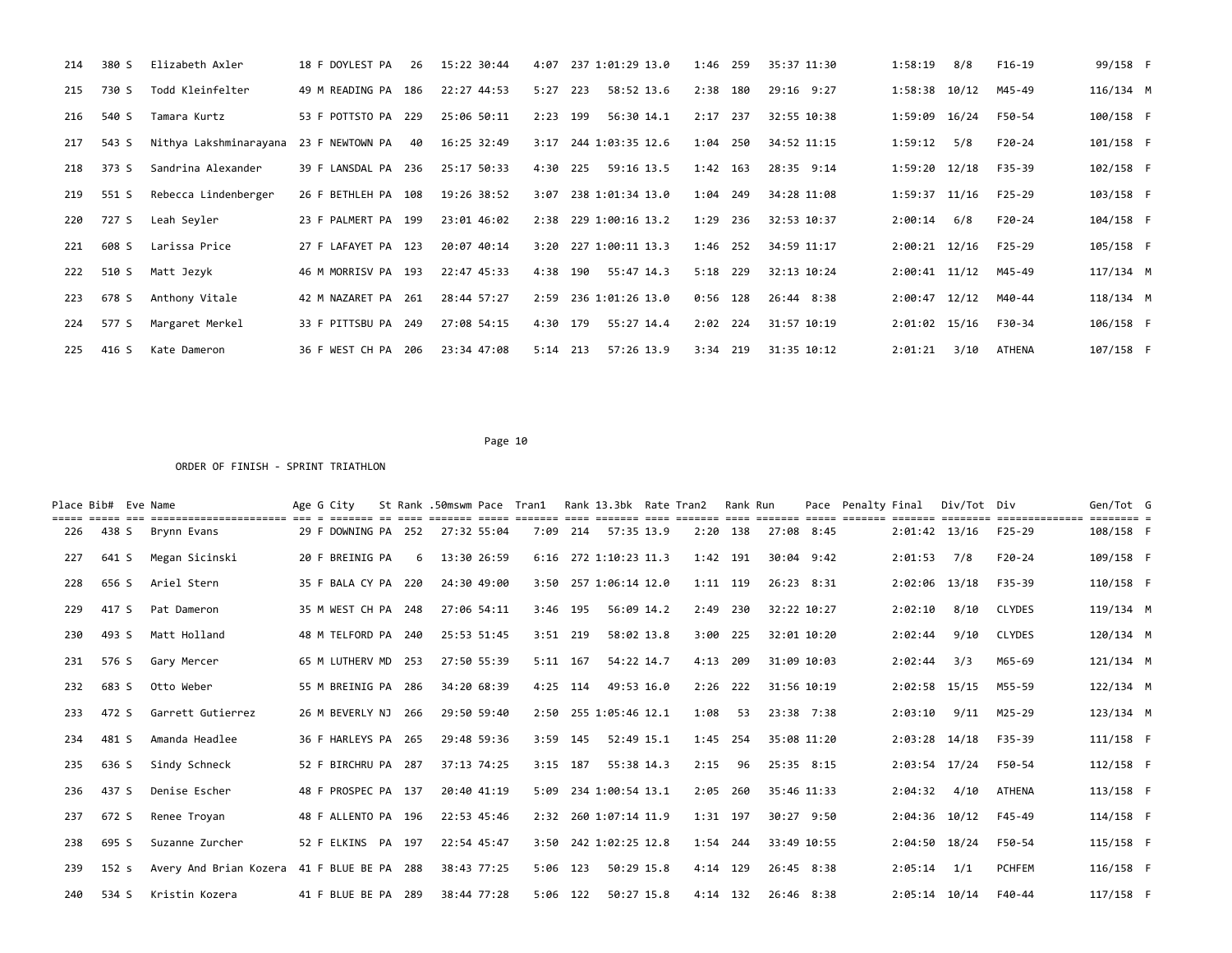| 241 | 642 S | Donna D Silverberg | 68 F ALLENTO PA 233             | 25:15 50:29 |            | 4:14 231 1:00:27 13.2   | 2:40<br>238 | 33:10 10:42 | 2:05:44<br>1/4    | F65-69        | 118/158 F |  |
|-----|-------|--------------------|---------------------------------|-------------|------------|-------------------------|-------------|-------------|-------------------|---------------|-----------|--|
| 242 | 671 S | Richard Tronolone  | 29 M PRINCET NJ 191             | 22:43 45:25 |            | 4:18 256 1:06:10 12.1   | 202<br>2:02 | 30:44 9:55  | $2:05:54$ 10/11   | M25-29        | 124/134 M |  |
| 243 | 670 S | Patty Trainer      | 52 F COLLEGE PA 291             | 39:39 79:18 | $3:16$ 115 | 49:56 16.0              | $1:55$ 214  | 31:18 10:06 | 2:06:02 19/24     | F50-54        | 119/158 F |  |
| 244 | 632 S | Sharon Schanbacker | 69 F DOYLEST PA 256             | 28:07 56:14 | $3:01$ 224 | 59:14 13.5              | 2:02 245    | 33:58 10:58 | 2:06:20<br>2/4    | F65-69        | 120/158 F |  |
| 245 | 421 S | Lisa Delena        | 37 F PHILLIP NJ 284             | 33:32 67:03 | $3:56$ 218 | 58:00 13.8              | 2:17<br>166 | 28:41 9:15  | $2:06:23$ 15/18   | F35-39        | 121/158 F |  |
| 246 | 531 S | Michelle Kocher    | 37 F BREINIG PA 274             | 30:58 61:55 | 6:20       | 129<br>$51:14$ 15.6     | 167<br>9:13 | 28:41 9:15  | $2:06:24$ 16/18   | F35-39        | 122/158 F |  |
| 247 | 710 S | Karen Thompson     | 50 F COLLEGE PA 182             | 22:22 44:43 |            | 2:41 243 1:02:48 12.7   | 1:56<br>265 | 37:04 11:58 | 5/10<br>2:06:48   | <b>ATHENA</b> | 123/158 F |  |
| 248 | 629 S | Danielle Schaeffer | 205<br>43 F EASTON<br><b>PA</b> | 23:31 47:02 | 3:07       | 248 1:04:15 12.4        | 1:41<br>247 | 34:17 11:04 | $2:06:49$ 11/14   | F40-44        | 124/158 F |  |
| 249 | 669 S | Diane Tipping      | 57 F GREEN L PA 239             | 25:49 51:38 | 4:47       | 249 1:04:21 12.4        | 1:46<br>199 | 30:30 9:51  | $2:07:12$ $12/18$ | F55-59        | 125/158 F |  |
| 250 | 489 S | Ed Hess            | 73 M CHESTER PA 184             | 22:25 44:49 |            | $4:22$ 228 1:00:12 13.3 | 2:30 270    | 37:58 12:15 | 2:07:25<br>3/5    | M70-74        | 125/134 M |  |

|     | Place Bib# Eve Name |                     | Age G City          |        | St Rank .50mswm Pace Tran1 |            |            | Rank 13.3bk Rate Tran2 |      | Rank Run   |             |             | Pace Penalty Final |                   | Div/Tot Div |               | Gen/Tot G |  |
|-----|---------------------|---------------------|---------------------|--------|----------------------------|------------|------------|------------------------|------|------------|-------------|-------------|--------------------|-------------------|-------------|---------------|-----------|--|
| 251 | 407 S               | Corey Ciaverelli    | 41 F WARMINS PA 142 |        | 20:46 41:31                |            |            | 4:23 247 1:04:09 12.4  |      | $3:17$ 255 | 35:16 11:23 |             |                    | $2:07:48$ 12/14   |             | $F40-44$      | 126/158 F |  |
| 252 | 561 S               | Patricia Maran      | 50 F ALLENTO PA 222 |        | 24:38 49:16                | $3:11$ 208 |            | 57:15 13.9             |      | $2:18$ 281 | 40:57 13:13 |             |                    | 2:08:18           | 6/10        | <b>ATHENA</b> | 127/158 F |  |
| 253 | 573 S               | Maureen McQuiggan   | 56 F NORRIST PA 281 |        | 32:16 64:32                | $2:28$ 186 |            | 55:36 14.4             |      | $2:01$ 262 |             | 36:09 11:40 |                    | 2:08:28 13/18     |             | F55-59        | 128/158 F |  |
| 254 | 403 S               | Ben Caley           | 26 M LANSDAL PA 276 |        | 31:07 62:13                | $3:55$ 200 |            | 56:31 14.1             |      | 1:45 257   |             | 35:25 11:26 |                    | $2:08:40$ $11/11$ |             | M25-29        | 126/134 M |  |
| 255 | 711 S               | Tracie Wolf         | 36 F BARTO          | PA 159 | 21:35 43:10                |            |            | 3:55 239 1:01:38 12.9  |      | $6:27$ 258 | 35:31 11:28 |             |                    | $2:09:04$ 17/18   |             | F35-39        | 129/158 F |  |
| 256 | 680 S               | Tia Walsh           | 51 F BETHLEH PA 178 |        | 22:11 44:21                |            |            | 7:32 262 1:07:41 11.8  |      | 2:32 211   |             | 31:12 10:04 |                    | 2:11:05 20/24     |             | F50-54        | 130/158 F |  |
| 257 | 592 S               | Pete Nenstiel       | 41 M TELFORD PA 241 |        | 26:03 52:06                |            |            | 4:32 230 1:00:18 13.2  | 1:49 | 274        |             | 38:33 12:27 |                    | $2:11:14$ 10/10   |             | <b>CLYDES</b> | 127/134 M |  |
| 258 | 383 S               | Julia Barndt        | 33 F NORTH W PA 188 |        | 22:35 45:09                |            |            | 3:38 254 1:05:23 12.2  |      | $1:22$ 273 |             | 38:28 12:25 |                    | 2:11:24           | 7/10        | <b>ATHENA</b> | 131/158 F |  |
| 259 | 585 S               | Ingrid Moore        | 54 F ALLENTO PA 255 |        | 28:04 56:07                |            |            | 3:52 258 1:06:22 12.0  |      | $2:17$ 216 | 31:20 10:07 |             |                    | 2:11:52 21/24     |             | F50-54        | 132/158 F |  |
| 260 | 728 S               | Adam Kucharczuk     | 20 M ALLENTO PA     | 29     | 15:45 31:30                |            |            | 4:03 284 1:21:29 9.8   |      | $0:58$ 192 |             | 30:06 9:43  |                    | 2:12:19           | 8/8         | M20-24        | 128/134 M |  |
| 261 | 590 S               | Danielle Murray     | 41 F ALLENTO PA 258 |        | 28:19 56:37                |            |            | 2:48 268 1:08:50 11.6  |      | 1:05 234   | 32:48 10:35 |             |                    | 2:13:48 13/14     |             | F40-44        | 133/158 F |  |
| 262 | 620 S               | Cara Rosvanis       | 58 F EASTON PA 203  |        | 23:15 46:29                |            |            | 3:20 269 1:09:07 11.5  |      | 1:32 268   |             | 37:24 12:04 |                    | 2:14:36 14/18     |             | F55-59        | 134/158 F |  |
| 263 | 625 S               | Patricia San Andres | 54 F ALLENTO PA 244 |        | 26:45 53:29                |            |            | 4:19 250 1:05:04 12.3  |      | $3:18$ 261 |             | 35:59 11:37 |                    | 2:15:23 22/24     |             | F50-54        | 135/158 F |  |
| 264 | 392 S               | Brianna Bortz       | 28 F EMMAUS PA 149  |        | 21:09 42:17                |            |            | 2:25 273 1:10:33 11.3  |      | 1:21 279   | 40:26 13:03 |             |                    | 2:15:52 14/16     |             | $F25-29$      | 136/158 F |  |
| 265 | 424 S               | Bonnie Dimmick      | 69 F PITTSTO NJ 272 |        | 30:48 61:36                |            | $5:11$ 226 | 59:56 13.3             | 1:47 | 272        |             | 38:27 12:24 |                    | 2:16:07           | 3/4         | F65-69        | 137/158 F |  |
| 266 | 484 S               | Meghan Heger        | 23 F LANSDAL PA 170 |        | 21:54 43:48                |            |            | 4:13 271 1:10:04 11.4  | 2:57 | 266        | 37:16 12:01 |             |                    | 2:16:22           | 8/8         | $F20-24$      | 138/158 F |  |
| 267 | 376 S               | Megan Angstadt      | 30 F WILLOW PA 232  |        | 25:13 50:26                |            |            | 3:19 267 1:08:44 11.6  |      | 1:21 275   |             | 39:01 12:36 |                    | $2:17:37$ 16/16   |             | F30-34        | 139/158 F |  |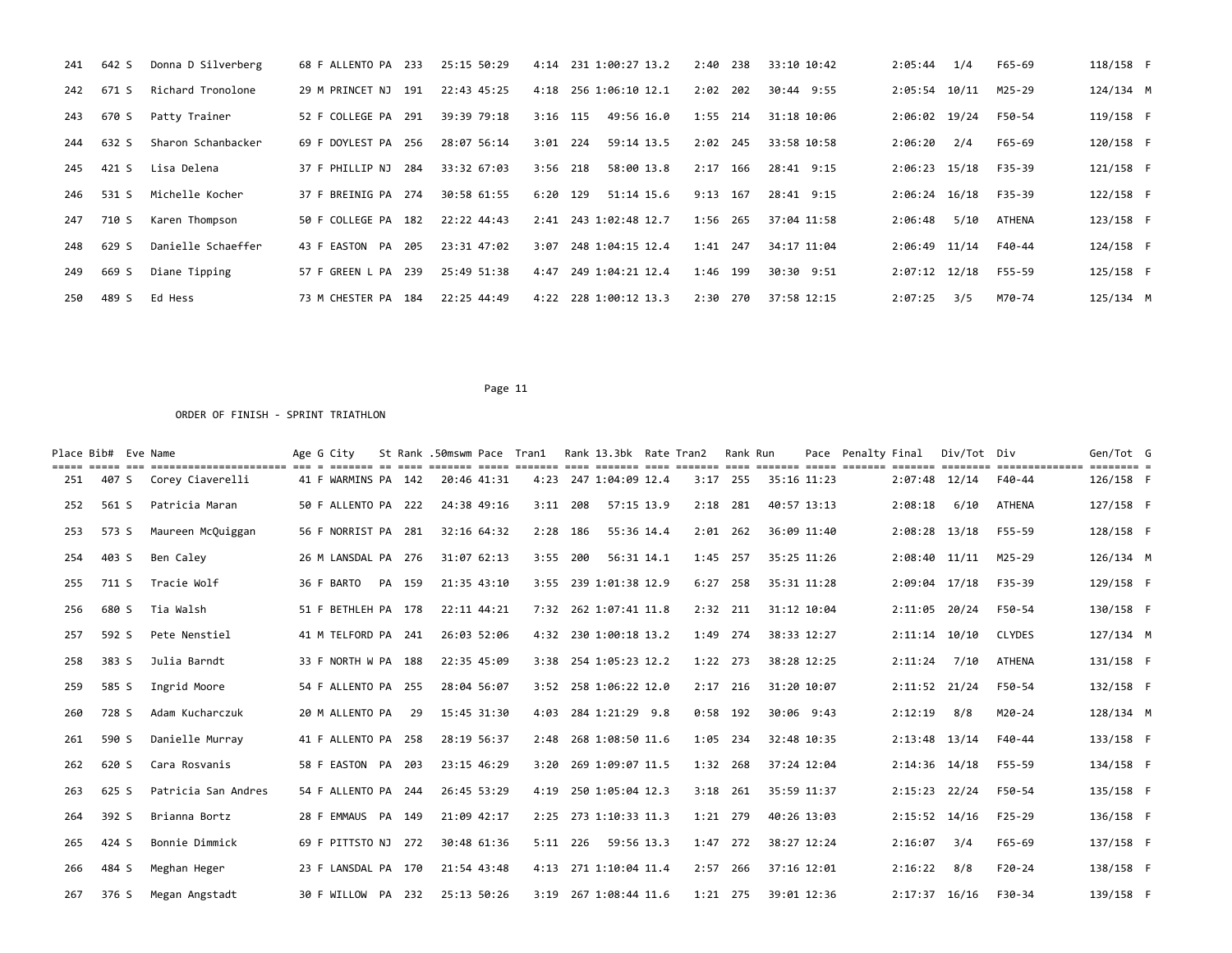| 268 | 593 S | Chad Nevils    | 39 M CRESSON PA 279    | 31:37 63:13 | 5:39 265 1:08:09 11.7   | 2:23<br>210 | 31:09 10:03 | 2:18:54<br>5/5  | M35-39   | 129/134 M |
|-----|-------|----------------|------------------------|-------------|-------------------------|-------------|-------------|-----------------|----------|-----------|
| 269 | 475 S | Barb Hannon    | 50 F BETHLEH PA 280    | 31:37 63:13 | 5:38 263 1:08:06 11.7   | 2:28<br>208 | 31:08 10:03 | 2:18:55 23/24   | F50-54   | 140/158 F |
| 270 | 511   | Liz Johnson    | 56 F FRENCHT NJ<br>218 | 24:19 48:37 | 3:58 279 1:12:42 11.0   | 1:52<br>267 | 37:20 12:03 | 2:20:08 15/18   | F55-59   | 141/158 F |
| 271 | 445 S | Emily Fouraker | 28 F WILMING DE 262    | 28:45 57:29 | 4:36 246 1:03:50 12.5   | 1:55<br>282 | 41:07 13:16 | $2:20:11$ 15/16 | $F25-29$ | 142/158 F |
| 272 | 410 S | Wendy Cofer    | 49 F FEASTER PA 224    | 24:53 49:46 | $3:10$ 277 1:11:19 11.2 | 2:15<br>276 | 39:14 12:40 | 2:20:49 11/12   | F45-49   | 143/158 F |
| 273 | 575 S | John Mein      | 72 M PITTSVI VA 231    | 25:13 50:26 | $4:25$ 278 1:12:38 11.0 | 2:30<br>264 | 36:26 11:45 | 4/5<br>2:21:11  | M70-74   | 130/134 M |
| 274 | 388 S | Phyllis Bitow  | 57 F ANNANDA NJ 226    | 24:59 49:58 | 4:50 251 1:05:07 12.3   | 284<br>4:06 | 42:37 13:45 | $2:21:37$ 16/18 | F55-59   | 144/158 F |
| 275 | 507 S | Megan Ingram   | 37 F BOYERTO PA 271    | 30:38 61:16 | $3:52$ 275 1:10:51 11.3 | 1:28<br>256 | 35:18 11:24 | 2:22:06 18/18   | F35-39   | 145/158 F |

#### ORDER OF FINISH - SPRINT TRIATHLON

| Place Bib# Eve Name |       | ======================== === = | Age G City          |    | St Rank .50mswm Pace Tran1 |      | Rank 13.3bk Rate Tran2 |          | Rank Run   | $-$ - - - - - - | Pace        | Penaltv Final |                   | Div/Tot Div | ==============     | Gen/Tot G<br>$=$ $=$ $=$ $=$ $=$ $=$ |  |
|---------------------|-------|--------------------------------|---------------------|----|----------------------------|------|------------------------|----------|------------|-----------------|-------------|---------------|-------------------|-------------|--------------------|--------------------------------------|--|
| 276                 | 473 S | Elissa Guzzo                   | 50 F MILFORD PA 259 |    | 28:22 56:43                |      | 4:31 252 1:05:09 12.2  |          | $4:11$ 278 | 40:19 13:01     |             |               | 2:22:29           | 24/24       | F50-54             | 146/158 F                            |  |
| 277                 | 526 S | Elizabeth Kitzinger            | 15 F ELLICOT MD 165 |    | 21:42 43:23                | 2:45 | 283 1:20:19 9.9        | 1:47     | 263        |                 | 36:10 11:40 |               | 2:22:40           | 2/2         | <b>F15&amp;UND</b> | 147/158 F                            |  |
| 278                 | 402 S | Barbara Caley                  | 59 F COATESV PA 275 |    | 31:03 62:06                |      | 4:58 276 1:11:12 11.2  |          | $4:47$ 242 | 33:42 10:52     |             |               | 2:25:39 17/18     |             | F55-59             | 148/158 F                            |  |
| 279                 | 676 S | Dana Vazquez                   | 45 F ALBURTI PA 290 |    | 39:14 78:28                |      | 5:44 264 1:08:06 11.7  | 2:39 227 |            | 32:07 10:22     |             |               | $2:27:49$ $12/12$ |             | F45-49             | 149/158 F                            |  |
| 280                 | 546 S | Sonja Rae Lay                  | 41 F LANGHOR PA 257 |    | 28:11 56:22                |      | 4:45 282 1:18:05 10.2  |          | $2:01$ 251 | 34:52 11:15     |             |               | 2:27:52           | 8/10        | <b>ATHENA</b>      | 150/158 F                            |  |
| 281                 | 582 S | Lisa Mills                     | 53 F ALLENTO PA 221 |    | 24:34 49:08                |      | 4:24 274 1:10:38 11.3  | 1:19     | 288        | 48:06 15:31     |             |               | 2:29:00           | 9/10        | <b>ATHENA</b>      | 151/158 F                            |  |
| 282                 | 548 S | Nicole Levine                  | 43 F SELLERS PA 243 |    | 26:39 53:17                | 5:07 | 266 1:08:14 11.7       | 4:09     | 286        | 46:20 14:57     |             |               | $2:30:28$ 10/10   |             | <b>ATHENA</b>      | 152/158 F                            |  |
| 283                 | 615 S | Scott Rigney                   | 48 M STEVENS PA 285 |    | 33:42 67:24                |      | 4:27 281 1:14:58 10.6  |          | 2:39 253   | 35:00 11:18     |             |               | $2:30:44$ $12/12$ |             | M45-49             | 131/134 M                            |  |
| 284                 | 536 S | Heather Krick                  | 26 F EASTON PA      | 69 | 17:53 35:45                |      | 2:36 287 1:30:13 8.8   | 1:09     | 277        | 39:22 12:42     |             |               | $2:31:12$ 16/16   |             | $F25-29$           | 153/158 F                            |  |
| 285                 | 425 S | Raymond Dodd                   | 74 M PHILADE PA 278 |    | 31:27 62:53                |      | 4:49 241 1:01:53 12.9  | 2:43     | 289        | 50:37 16:20     |             |               | 2:31:27           | 5/5         | M70-74             | 132/134 M                            |  |
| 286                 | 638 S | Erin Shelton                   | 40 F BETHLEH PA 242 |    | 26:31 53:02                |      | 3:38 280 1:13:34 10.8  | 2:23     | 287        | 47:31 15:20     |             |               | 2:33:37           | 14/14       | $F40 - 44$         | 154/158 F                            |  |
| 287                 | 523 S | Terry Khan-Malek               | 58 F NORRIST PA 245 |    | 26:46 53:32                |      | 8:27 270 1:09:16 11.5  | 4:23     | 285        | 45:55 14:49     |             |               | $2:34:46$ 18/18   |             | F55-59             | 155/158 F                            |  |
| 288                 | 569 S | Douglas McDowell               | 75 M LAMBERT NJ 282 |    | 32:38 65:16                |      | 4:12 245 1:03:49 12.5  | 2:43     | 290        | 55:45 17:59     |             |               | 2:39:06           | 1/1         | $M75+$             | 133/134 M                            |  |
| 289                 | 434 S | Lynn Elliott                   | 62 F MORRISV PA 269 |    | 30:22 60:43                | 3:47 | 286 1:22:29 9.7        | 2:32     | 280        | 40:32 13:05     |             |               | 2:39:40           | 5/6         | F60-64             | 156/158 F                            |  |
| 290                 | 692 S | Connie Yaqub                   | 61 F CATASAU PA 270 |    | 30:30 60:59                | 7:50 | 285 1:22:20 9.7        | 3:10     | 283        | 41:55 13:31     |             |               | 2:45:42           | 6/6         | F60-64             | 157/158 F                            |  |
| 291                 | 574 S | Kathleen Mein                  | 67 F PITTSVI VA 283 |    | 33:29 66:58                |      | 3:11 289 1:43:02 7.7   |          | 2:08 269   | 37:44 12:11     |             |               | 2:59:31           | 4/4         | F65-69             | 158/158 F                            |  |

SPRINT RELAYS ORDER OF FINISH

Place Bib# Team\_name Swimmer Cyclist Runner Rank .50mswm Pace Tran1 Rank 13.3bk Rate Tran2 Rank Run Pace Penalty Final Tea/Tot Place Bib# Team\_name Swimmer<br>Team\_